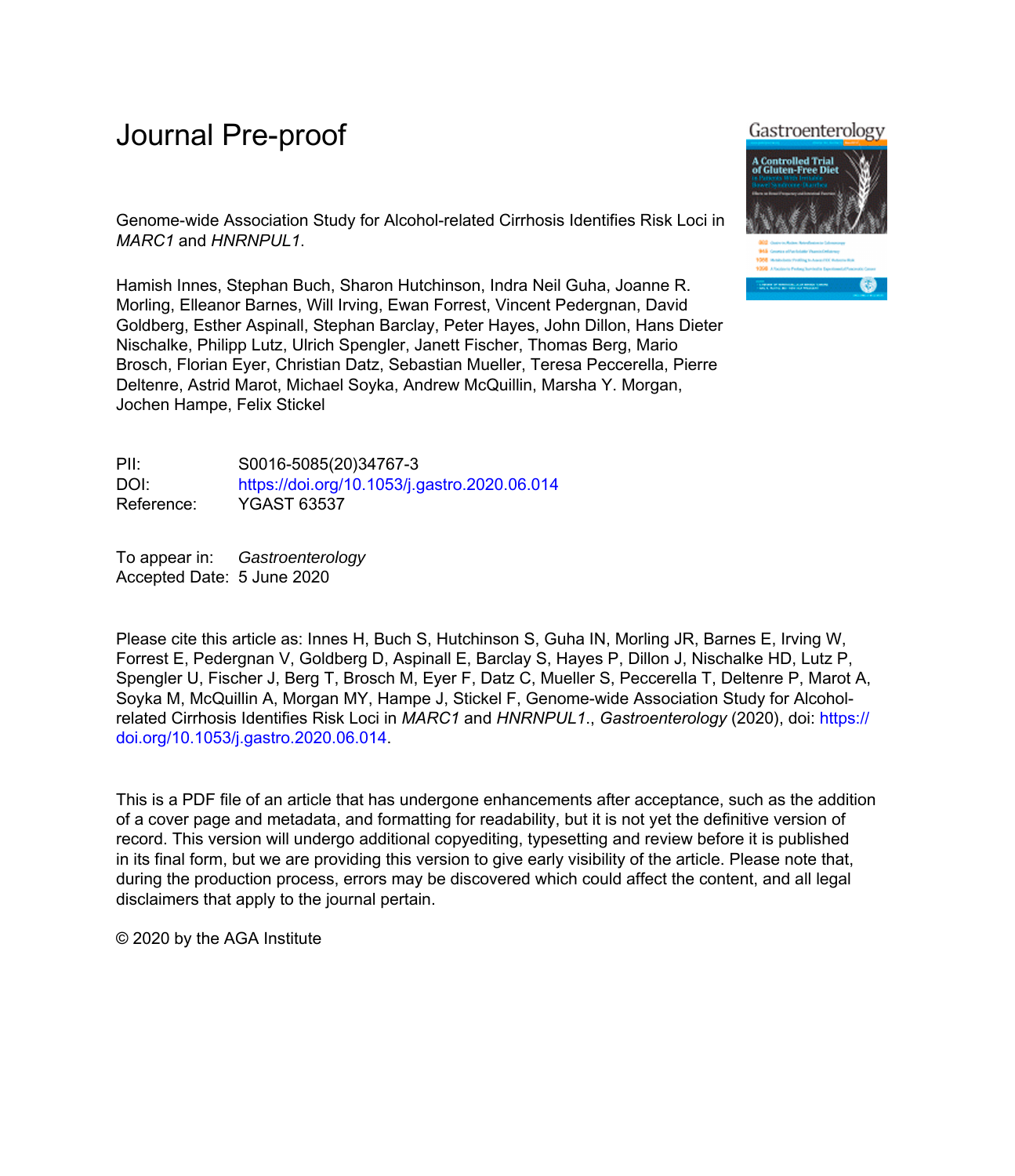

## **DISCOVERY ANALYSIS (n=35 839)**



# **PHASE 1 REPLICATION (n=2 545)**

6 variants



*in PNPLA3; HSD17B13; MARC1; HNRNPUL1; SERPINA1; TM6SF2*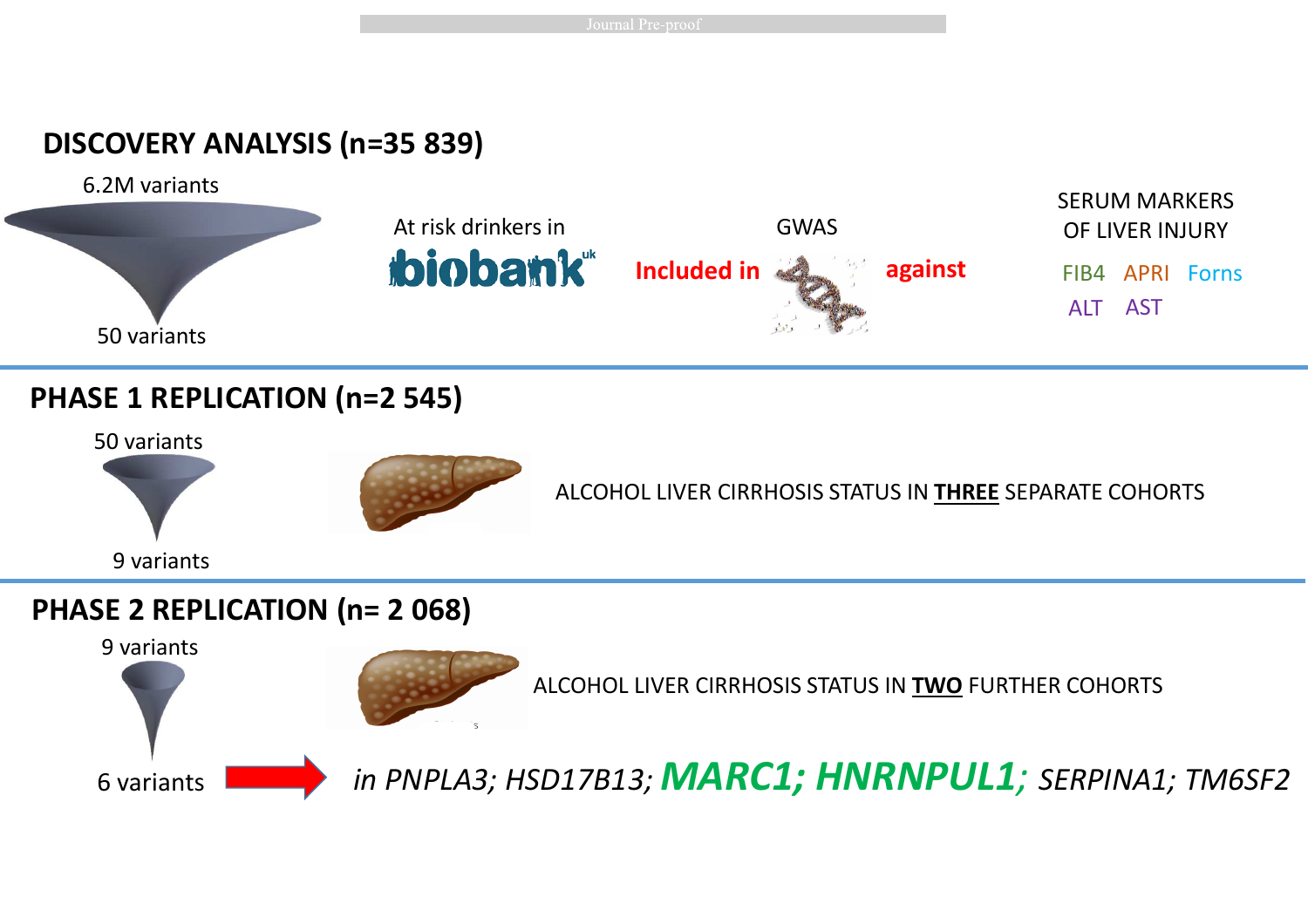# **Genome-wide Association Study for Alcohol-related Cirrhosis Identifies Risk Loci in** *MARC1* **and** *HNRNPUL1***.**

Hamish Innes<sup>1,2,3\*</sup>, Stephan Buch<sup>4\*</sup>, Sharon Hutchinson<sup>1,3</sup>, Indra Neil Guha<sup>5</sup>, Joanne R Morling<sup>2,5</sup>, Elleanor Barnes<sup>6</sup>, Will Irving<sup>5</sup>, Ewan Forrest<sup>7</sup>, Vincent Pedergnan<sup>8</sup>, David Goldberg<sup>1,3</sup>, Esther Aspinall<sup>1,3</sup>, Stephan Barclay<sup>7</sup>, Peter Hayes<sup>9</sup>; John Dillon<sup>10</sup>, Hans Dieter Nischalke<sup>11</sup>, Philipp Lutz<sup>11</sup>, Ulrich Spengler<sup>11</sup>, Janett Fischer<sup>12</sup>, Thomas Berg<sup>12</sup>, Mario Brosch<sup>4</sup>, Florian Eyer<sup>13</sup>, Christian Datz<sup>14</sup>, Sebastian Mueller<sup>15</sup>, Teresa Peccerella<sup>15</sup>, Pierre Deltenre<sup>16</sup>, Astrid Marot<sup>16</sup>, Michael Soyka<sup>17</sup>, Andrew McQuillin<sup>18</sup>, Marsha Y Morgan<sup>19&</sup>, Jochen Hampe<sup>4&</sup>, Felix Stickel<sup>20&</sup>

1 School of Health and Life Sciences; Glasgow Caledonian University. Glasgow UK.

- 2 Division of Epidemiology and Public Health, University of Nottingham, Nottingham, UK.
- 3 Health Protection Scotland, Glasgow, UK.
- 4 Medical Department 1, University Hospital Dresden, TU Dresden, Germany;
- 5 NIHR Nottingham Biomedical Research Centre, Nottingham University Hospitals NHS Trust and the University of Nottingham, Nottingham, UK.
- <sup>6</sup> Peter Medawar Building for Pathogen Research, Nuffield Department of Medicine and the Oxford NIHR Biomedical Research Centre, Oxford University, UK.

- 8 Laboratoire MIVEGEC (UMR CNRS 5290, UR IRD 224, UM), Montpellier, France.
- <sup>9</sup> Royal Infirmary Edinburgh, Edinburgh, UK.
- <sup>10</sup> School of Medicine, University of Dundee, Dundee, UK.
- <sup>11</sup> Department of Internal Medicine I, University of Bonn, Bonn, Germany;

<sup>7</sup> Glasgow Royal Infirmary, Glasgow, UK.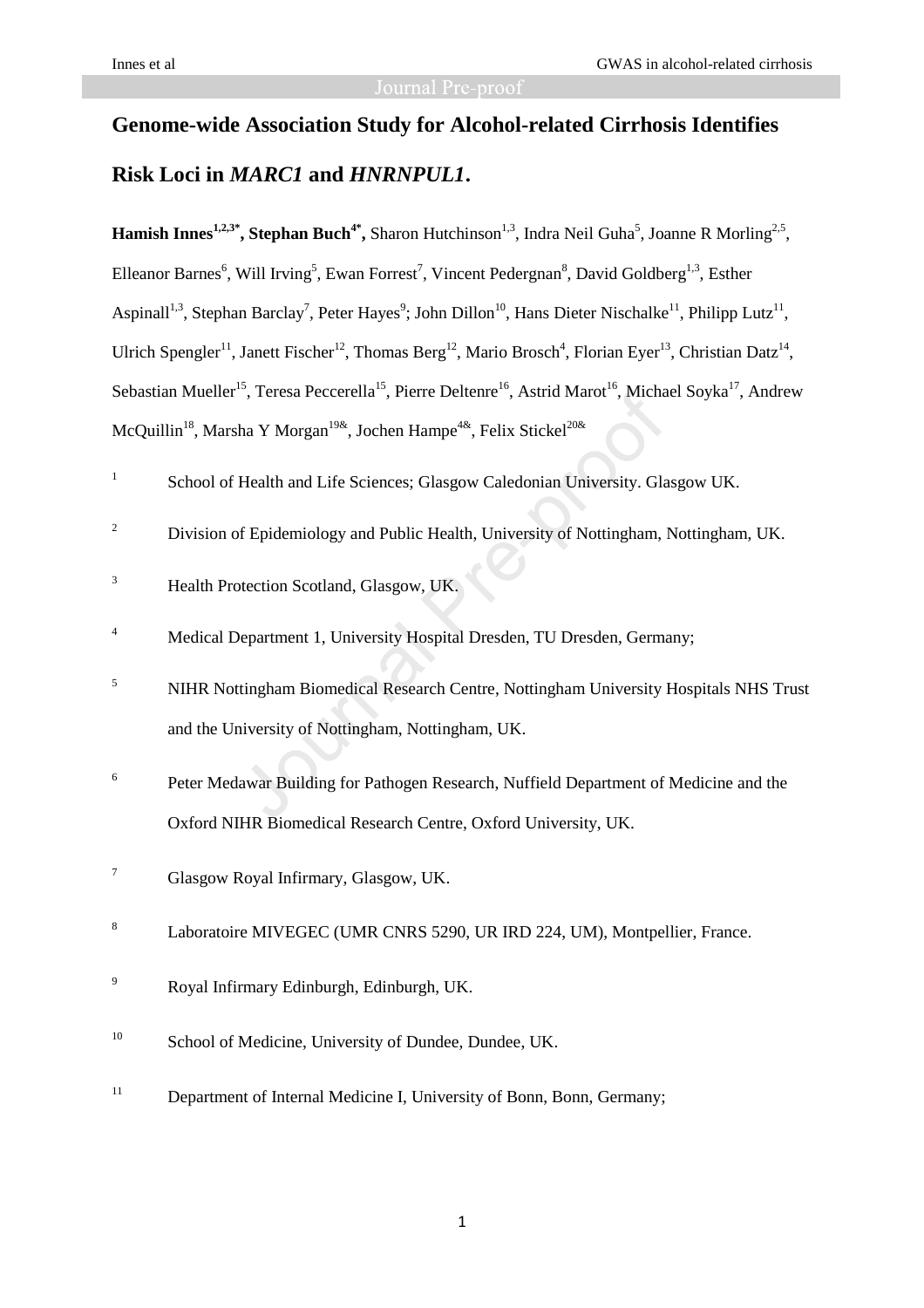- 
- <sup>12</sup> Division of Hepatology, Clinic and Polyclinic for Gastroenterology, Hepatology, Infectious Diseases and Pneumology, University Clinic Leipzig, Germany
- <sup>13</sup> Department of Clinical Toxicology, Klinikum Rechts der Isar, Technical University of Munich, Germany.
- <sup>14</sup> Department of Internal Medicine, Hospital Oberndorf, Teaching Hospital of the Paracelsus Private Medical University of Salzburg, Oberndorf, Austria.
- <sup>15</sup> Department of Internal Medicine and Center for Alcohol Research, Salem Medical Center University Hospital Heidelberg, Heidelberg, Germany.
- <sup>16</sup> Division of Gastroenterology and Hepatology, Centre Hospitalier Universitaire Vaudois, University of Lausanne, Switzerland.
- <sup>17</sup> Department of Psychiatry, Ludwig-Maximilian University of Munich & Dept. of Psychiatry, Meiringen Hospital, Switzerland.
- <sup>18</sup>Molecular Psychiatry Laboratory, Division of Psychiatry, University College London, United Kingdom
- <sup>19</sup> UCL Institute for Liver & Digestive Health, Division of Medicine, Royal Free Campus, University College London, United Kingdom.
- <sup>20</sup> Department of Gastroenterology and Hepatology, University Hospital of Zurich, Switzerland

\*HI and SB have contributed equally to this work and thus share premier authorship

 $*$ JH, MYM and FS have contributed equally to this work and therefore share senior authorship

SHORT TITLE**:** GWAS in alcohol-related cirrhosis

MANUSCRIPT INFORMATION: Word count= 7,000 (including abstract, figure legends, table legends and references); Number of Tables= 3; Number supplementary tables =10; Number of figures= 4; Number of supplementary figures=10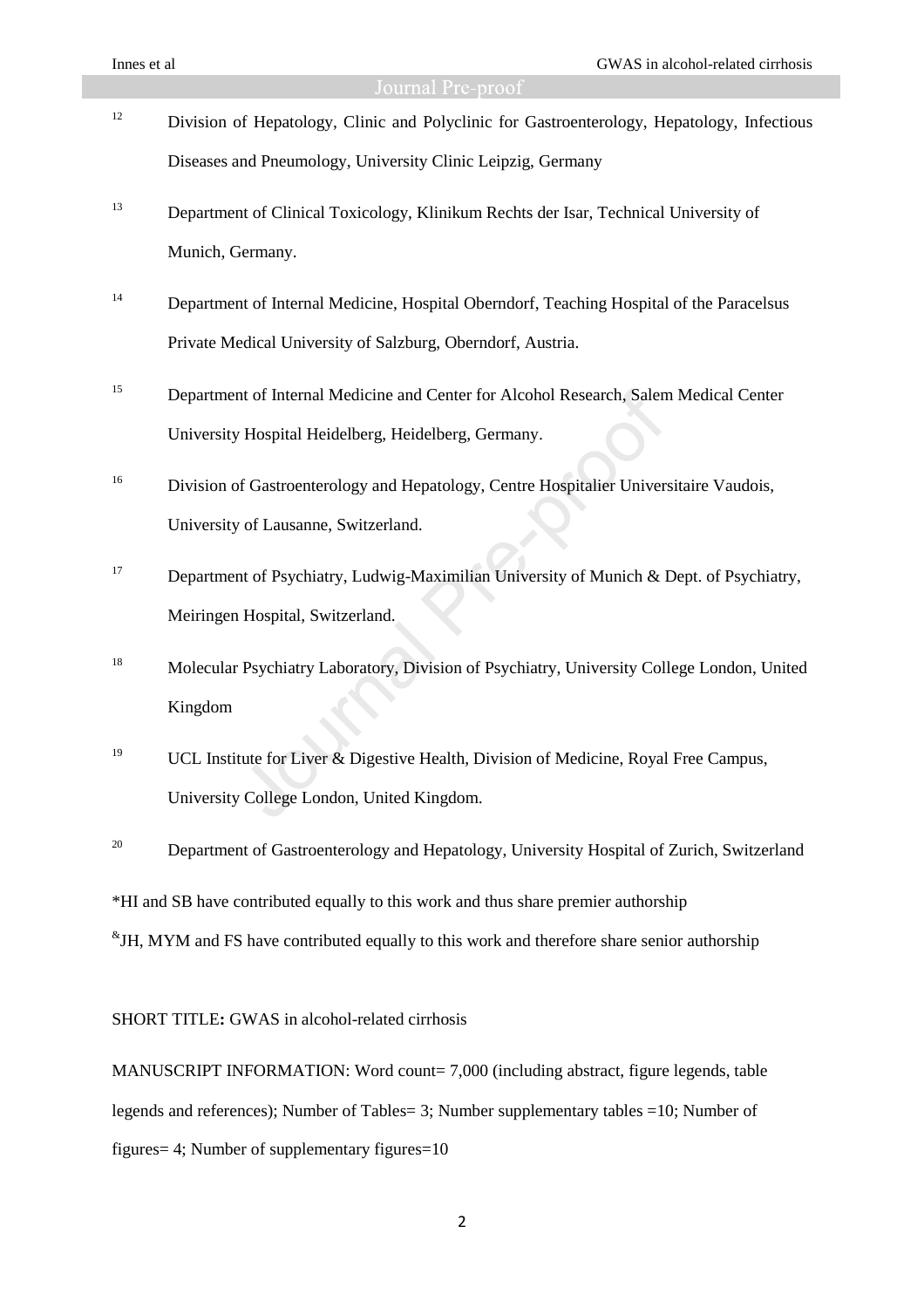### CORRESPONDENCE: Address correspondence to: Dr Hamish Innes; Glasgow Caledonian

University; Cowcaddens Road; G40BA; Glasgow, UK. Hamish.Innes@gcu.ac.uk

| AUTHOR CONTRIBUTIONS: Specific author contributions are outlined in the table below. |
|--------------------------------------------------------------------------------------|
|--------------------------------------------------------------------------------------|

| <b>Author</b>                                    | <b>CONTRIBUTIONS</b>    |                  |                    |             |                                                             |              |                           |                                               |                                |  |
|--------------------------------------------------|-------------------------|------------------|--------------------|-------------|-------------------------------------------------------------|--------------|---------------------------|-----------------------------------------------|--------------------------------|--|
|                                                  | Conceptualisa<br>tion   | Data<br>curation | Formal<br>analysis | Funding     | Study design Resources Supervision<br>acquisition & Methods |              |                           | Writing<br>original<br>$\operatorname{draff}$ | Writing, review<br>and editing |  |
| H                                                | $\mathbf X$             | $\mathbf X$      | $\mathbf X$        |             | $\mathbf X$                                                 | $\mathbf X$  |                           | $\mathbf X$                                   | $\mathbf X$                    |  |
| $\rm SB$                                         | $\mathbf X$             | $\mathbf X$      | $\mathbf X$        |             | $\mathbf X$                                                 | $\mathbf X$  | $\mathbf X$               | $\mathbf X$                                   | $\mathbf X$                    |  |
| SH                                               |                         |                  |                    | $\mathbf X$ | $\mathbf X$                                                 | $\mathbf X$  | $\mathbf X$               |                                               | $\mathbf X$                    |  |
| $\mathbb{N}\mathbf{G}$                           |                         |                  |                    |             | $\mathbf X$                                                 | $\mathbf X$  | $\mathbf{X}$              |                                               | $\mathbf X$                    |  |
| <b>JRM</b>                                       |                         |                  |                    |             | $\mathbf X$                                                 | $\mathbf X$  | $\mathbf X$               |                                               | $\mathbf X$                    |  |
| ${\bf EB}$                                       |                         |                  |                    | $\mathbf X$ | $\mathbf X$                                                 | $\mathbf X$  | $\mathbf X$               |                                               | $\mathbf X$                    |  |
| WI                                               |                         |                  |                    |             | $\mathbf X$                                                 | $\mathbf{X}$ | $\boldsymbol{\mathrm{X}}$ |                                               | $\mathbf X$                    |  |
| $\rm EF$                                         |                         |                  |                    |             | $\overline{\mathbf{X}}$                                     |              |                           |                                               | $\mathbf X$                    |  |
| $\ensuremath{\mathbf{V}}\ensuremath{\mathbf{P}}$ |                         | $\mathbf X$      |                    |             | $\mathbf X$                                                 |              |                           |                                               | $\mathbf X$                    |  |
| $_{\rm DG}$                                      |                         |                  |                    |             | $\mathbf X$                                                 |              |                           |                                               | $\mathbf X$                    |  |
| EA                                               |                         |                  |                    |             | $\mathbf X$                                                 |              |                           |                                               | $\mathbf X$                    |  |
| <b>STB</b>                                       |                         |                  |                    |             | $\mathbf X$                                                 |              |                           |                                               | $\mathbf X$                    |  |
| $\mathbf{PH}$                                    |                         |                  |                    |             | $\mathbf X$                                                 |              |                           |                                               | $\mathbf X$                    |  |
| $\rm JD$                                         |                         |                  |                    |             | $\boldsymbol{\mathrm{X}}$                                   |              |                           |                                               | $\mathbf X$                    |  |
| <b>HDN</b>                                       |                         | $\mathbf X$      |                    |             | $\boldsymbol{\mathrm{X}}$                                   |              |                           |                                               | $\mathbf X$                    |  |
| $\mathbf{PL}$                                    |                         | $\mathbf X$      |                    |             | $\overline{\mathbf{X}}$                                     |              |                           |                                               | $\mathbf X$                    |  |
| <b>US</b>                                        |                         | $\mathbf X$      |                    |             | $\mathbf X$                                                 |              |                           |                                               | $\mathbf X$                    |  |
| $\rm{JF}$                                        |                         | $\mathbf X$      |                    |             | $\overline{\mathbf{X}}$                                     |              |                           |                                               | $\mathbf X$                    |  |
| $_{\rm TB}$                                      |                         | $\mathbf X$      |                    |             | $\mathbf X$                                                 |              |                           |                                               | $\mathbf X$                    |  |
| MB                                               |                         |                  | $\mathbf X$        |             | $\mathbf{\overline{X}}$                                     |              |                           |                                               | $\mathbf X$                    |  |
| $\rm FE$                                         |                         | $\mathbf X$      |                    |             | $\mathbf X$                                                 |              |                           |                                               | $\mathbf X$                    |  |
| CD                                               |                         | $\mathbf X$      |                    |             | $\mathbf X$                                                 |              |                           |                                               | $\mathbf X$                    |  |
| SM                                               |                         | $\mathbf X$      |                    |             | $\mathbf X$                                                 |              |                           |                                               | $\mathbf X$                    |  |
| TP                                               |                         | $\mathbf X$      |                    |             | $\mathbf X$                                                 |              |                           |                                               | $\mathbf X$                    |  |
| PD                                               |                         | $\mathbf X$      |                    |             | $\mathbf X$                                                 |              |                           |                                               | $\mathbf X$                    |  |
| $\mathbf{A}\mathbf{M}$                           |                         | $\mathbf X$      |                    |             | $\mathbf X$                                                 |              |                           |                                               | $\mathbf X$                    |  |
| $\overline{\text{MS}}$                           |                         | $\mathbf X$      |                    |             | $\mathbf X$                                                 |              |                           |                                               | $\bar{\mathbf{X}}$             |  |
| $\mathbf{A}\mathbf{M}$                           |                         | $\mathbf X$      |                    |             | $\mathbf X$                                                 |              |                           |                                               | $\mathbf X$                    |  |
| <b>MYM</b>                                       | $\mathbf X$             | $\mathbf X$      |                    |             | $\mathbf X$                                                 | $\mathbf X$  | $\mathbf X$               | $\mathbf X$                                   | $\mathbf X$                    |  |
| $\mathbf{J} \mathbf{H}$                          | $\mathbf{\overline{X}}$ | $\mathbf X$      |                    | $\mathbf X$ | $\mathbf X$                                                 | $\mathbf X$  | $\mathbf X$               | $\mathbf X$                                   | $\mathbf X$                    |  |
| <b>FS</b>                                        | $\mathbf X$             | $\mathbf X$      |                    | $\mathbf X$ | $\mathbf X$                                                 | $\mathbf X$  | $\mathbf X$               | $\mathbf X$                                   | $\mathbf X$                    |  |

CONFLICTS OF INTEREST: There are no conflicts of interest to disclose.

FUNDING: This work was supported by grants from the Swiss National Funds (SNF no. 310030\_169196) and the Swiss Foundation for Alcohol Research (SSA) to FS, and the Liver Systems Medicine (LiSyM) Network funded by the German Federal Ministry for Education and Research (BmBF) to JH. HI's time was supported by: (i) core research funding monies from Glasgow Caledonian University, and (ii) the STOPHCV study, which is led by EB and is supported by a grant from the UK Medical Research Council ((MR/K01532X/1: STOP-HCV). The STOPHCV study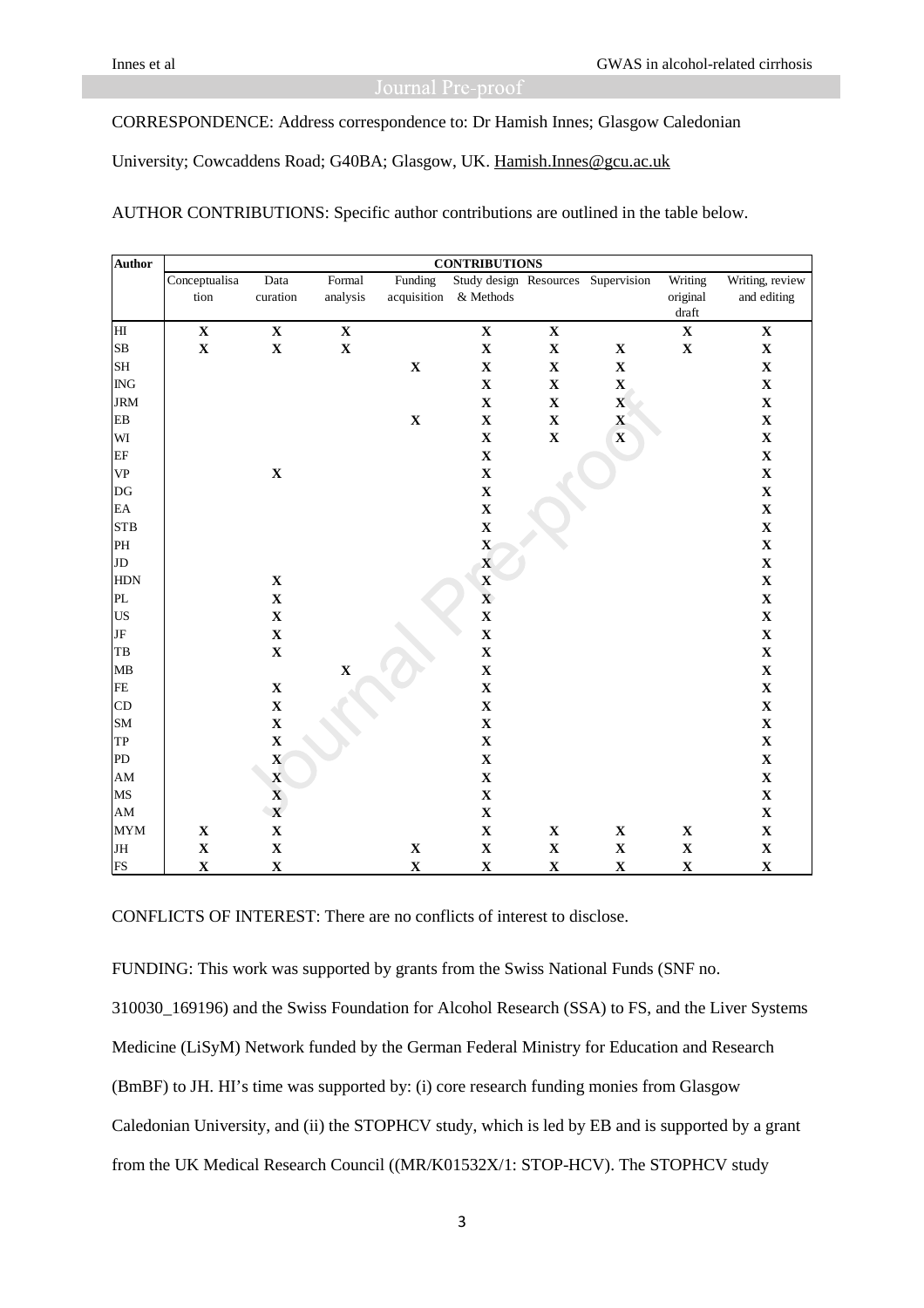funded access to the Archie West high performance computer platform. The study funders played no role in the: study design, collection of data, analysis of data, or interpretation of data.

ABBREVIATIONS (in order of appearance): United Kingdom Biobank (UKB); Genome-Wide Association Study (GWAS); Genetic Risk Score (GRS); False Discovery Rate (FDR); Body Mass Index (BMI); Mitochondrial Amidoxime Reducing Component 1 *(MARC1)*; Heterogeneous Nuclear RiboNucleoProtein U Like 1 *(HNRNPUL1)*; Single Nucleotide Polymorphism (SNP); Alanine transaminase (ALT); Aspartate transaminase (AST); Aspartate Aminotransferase Platelet Ratio Index (APRI), Fibrosis-4 index (FIB4); FUnctional Mapping and Annotation of genome-wide association studies tool (FUMA); International Classification of Disease (ICD); Odds Ratio (OR); Genotype-Tissue Expression (GTEx); Combined Annotation Dependence Depletion (CADD); Polymorphism Phenotyping version 2 (PolyPhen-2); Messenger RNA (mRNA); Non-alcoholic Fatty Liver Disease (NAFLD); Adjusted Odds Ratio (aOR); Confidence Interval (CI); Hazard Ratio (HR); Transforming Growth Factor Beta 1 *(TGFB1);* Coiled-coil domain containing 97 *(CCDC97);* CEA Cell adhesion molecule 21 *(CEACAM21);* Chromosome 1 open reading frame 115 *(C1orf115)*; Glucocorticoid Response Element *(GRE)*; Hepatocyte Nuclear Factor 1 Homeobox A *(HNF1A);* TRIBbles homolog 1 *(TRIB1).* 

#### **ACKNOWLEDGEMENTS:**

This research has been conducted using the UK Biobank Resource. Application number: 8764. We would like to also acknowledge the support of the Archie West High Performance Computer team at University of Strathclyde.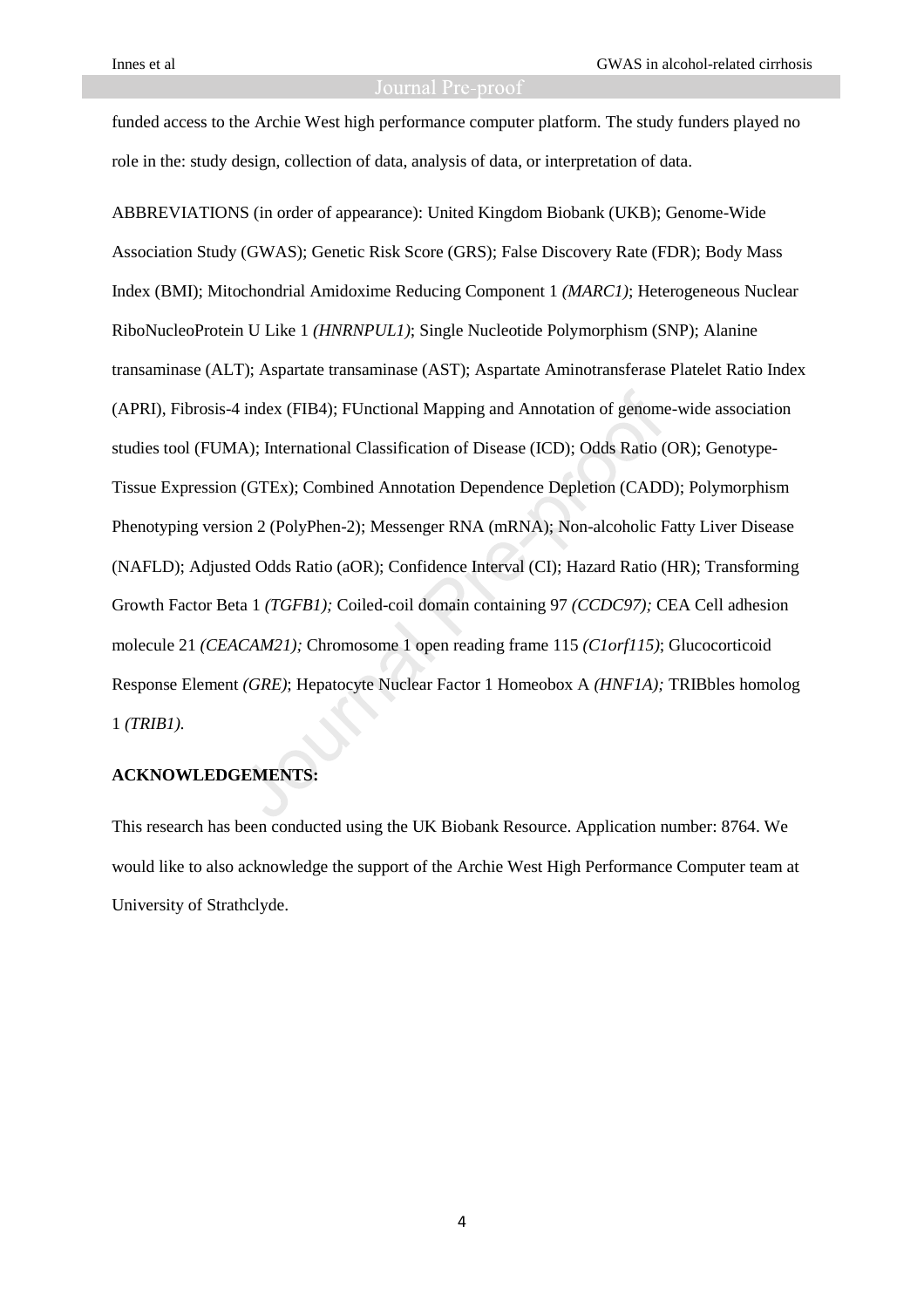#### **ABSTRACT**

#### BACKGROUND & AIMS

Little is known about genetic factors that affect development of alcohol-related cirrhosis. We performed a genome-wide association study (GWAS) of samples from the United Kingdom Biobank (UKB) to identify polymorphisms associated with risk of alcohol-related liver disease.

#### **METHODS**

We performed a GWAS of 35,839 participants in the UKB with high intake of alcohol against markers of hepatic fibrosis (FIB-4, APRI and Forns index scores) and hepatocellular injury (levels of aminotransferases). Loci identified in the discovery analysis were tested for their association with alcohol-related cirrhosis in 3 separate European cohorts (phase 1 validation cohort; n=2545). Variants associated with alcohol-related cirrhosis in the validation at a false-discovery rate of less than 20% were then directly genotyped in 2 additional European validation cohorts (phase 2 validation,  $n=2068$ ).

### RESULTS

In the GWAS of the discovery cohort, we identified 50 independent risk loci with genome-wide significance ( $P \le 5 \times 10^{-8}$ ). Nine of these loci were significantly associated with alcohol-related cirrhosis in the phase 1 validation cohort; 6 of these 9 loci were significantly associated with alcoholrelated cirrhosis in phase 2 validation cohort, at a false discovery rate below 5%. The loci included variants in the mitochondrial amidoxime reducing component 1 gene (*MARC1*) and the heterogeneous nuclear ribonucleoprotein U like 1 gene (*HNRNPUL1*). After we adjusted for age, sex, body mass index, and type-2 diabetes in the phase 2 validation cohort, the minor A allele of *MARC1*:rs2642438 was associated with reduced risk of alcohol-related cirrhosis (adjusted odds ratio, 0.76; *P*=.0027);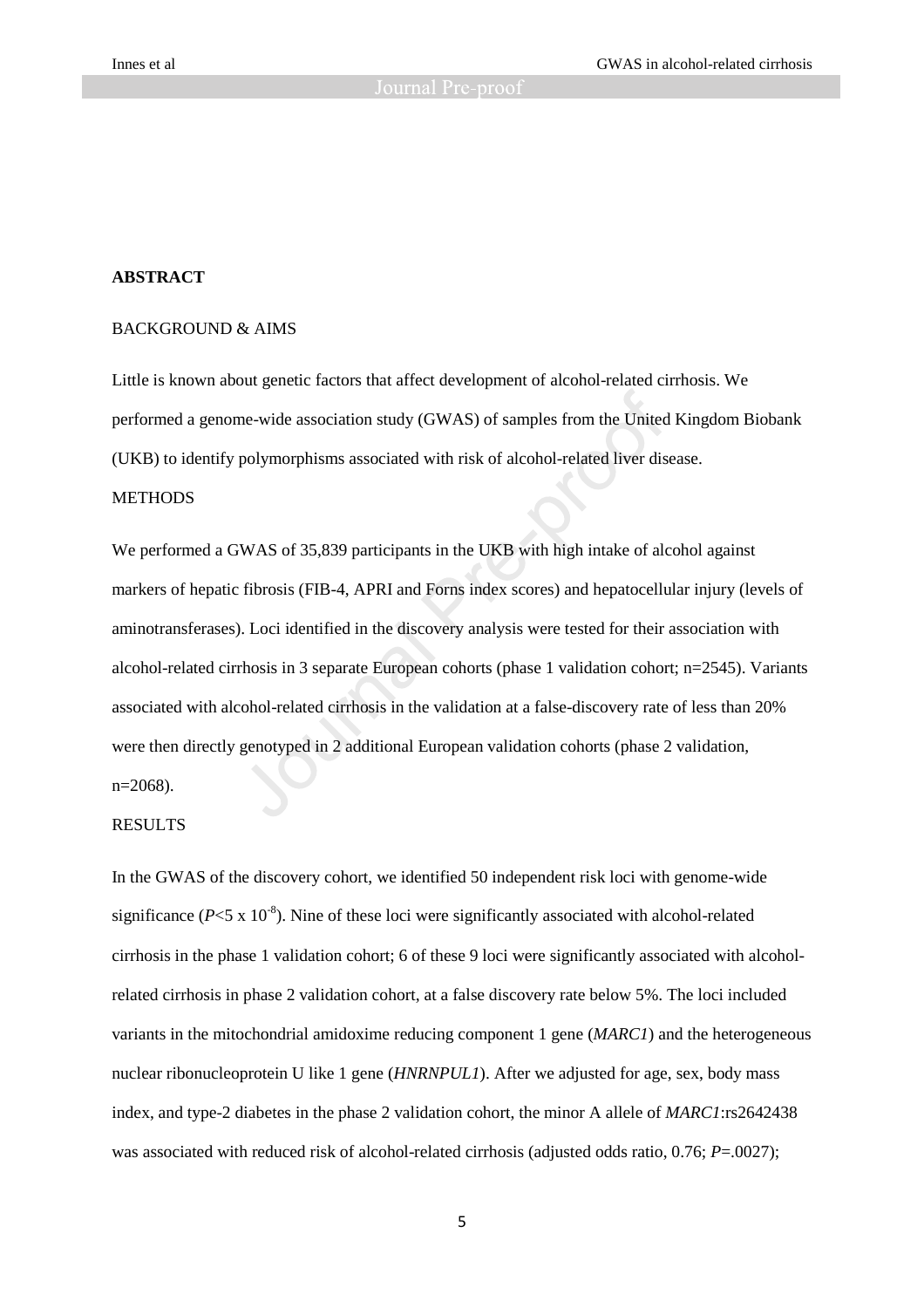conversely the minor C allele of *HNRNPUL1*:rs15052 was associated with an increased risk of alcohol-related cirrhosis (adjusted odds ratio, 1.30; *P*=.020).

### **CONCLUSIONS**

In a GWAS of samples from the UKB, we identified and validated (in 5 European cohorts) singlenucleotide polymorphisms that affect risk of alcohol-related cirrhosis in opposite directions: the minor A allele in *MARC1*:rs2642438 decreases risk whereas the minor C allele in *HNRNPUL1*:rs15052 increases risk.

### **KEYWORDS**

biomarker, prognostic factor, SNP, hepatic fibrogenesis<br>
and the contract of the contract of the contract of the contract of the contract of the contract of the contract of the contract of the contract of the contract of t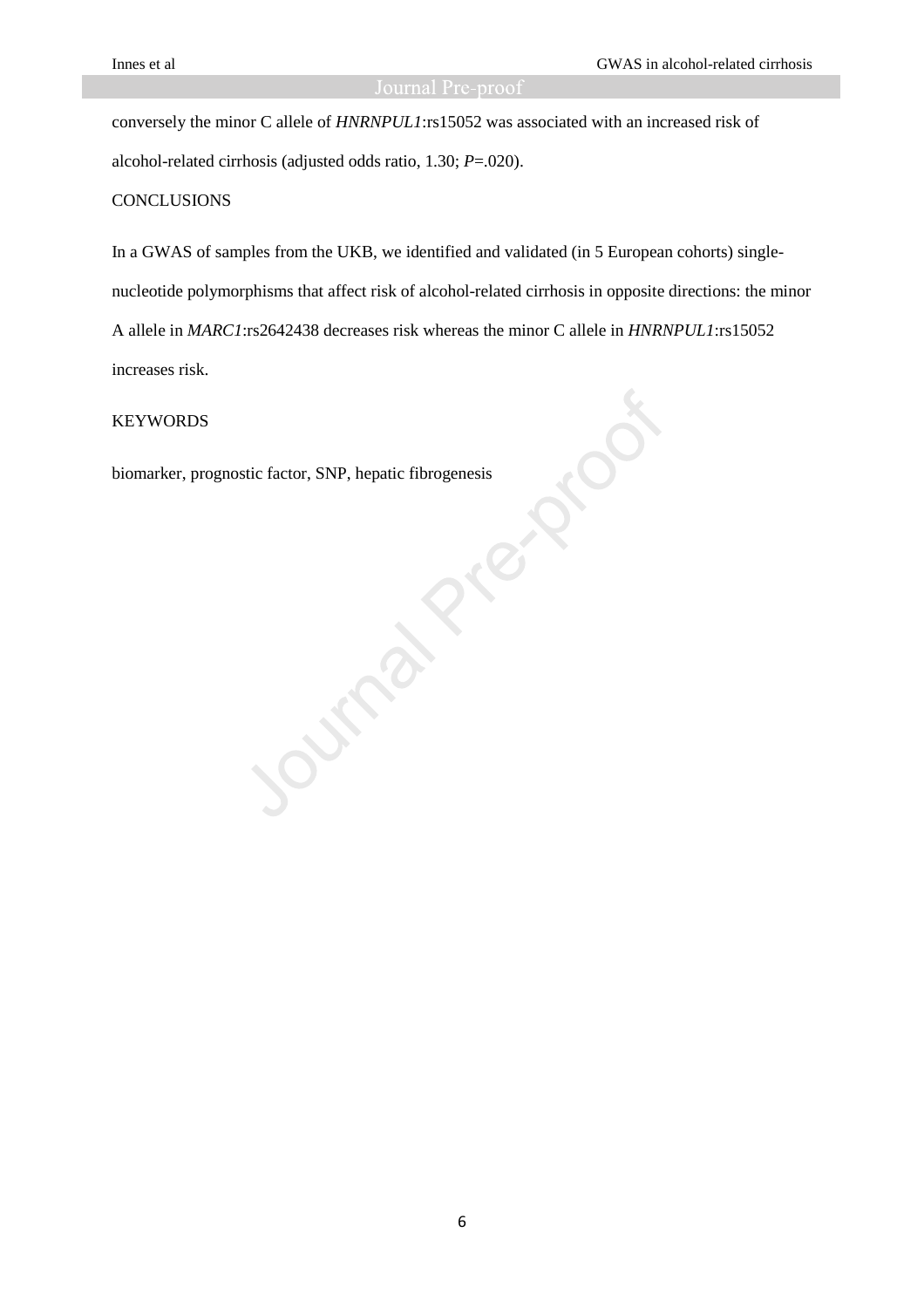#### **INTRODUCTION**

Alcohol-related cirrhosis causes an estimated 350,000 deaths every year from chronic liver failure[1] and is a major risk factor for hepatocellular carcinoma, the  $3<sup>rd</sup>$  leading cause of cancer mortality worldwide.[2] Current therapies to prevent or retard progression to alcohol-related cirrhosis are limited, and center around reducing alcohol intake, either through behavioral or pharmacological interventions.[3] The transition from a healthy liver to alcohol-related cirrhosis occurs gradually, alongside years of sustained heavy alcohol use and concomitant chronic liver injury. Total volume of alcohol consumed and alcohol drinking patterns are strongly associated with risk of alcohol-related cirrhosis,[4,5] but they do not fully explain why some drinkers develop this outcome (<10%) whereas others do not.[6] Twin studies suggest that there is a heritable component to alcohol-related liver disease,[7,8] yet genome-wide association studies (GWAS) undertaken to date have identified only a handful of specific risk variants, including *PNPLA3*:rs738409; *TM6SF2*:rs58542926;

### *MBOAT7:*rs641738 and *HSD17B13*:rs72613567.[9-12]

Two factors are likely to have limited the yield of GWAS studies for alcohol-related cirrhosis (and chronic liver disease in general).[9-11] Firstly, the lack of statistical power, and secondly, the limited range of endophenotypes employed in discovery analyses. The development of alcohol-related cirrhosis is strongly underpinned by fibrogenesis, a process that causes substitution of the liver parenchyma with non-functional mesenchymal scar tissue.[13,14] Thiele et al. recently showed that combinations of routine liver blood tests – such as APRI, FIB-4, and Forns index – can differentiate individuals with high alcohol intake and advanced fibrosis from individuals with high alcohol intake without relevant fibrosis with acceptable accuracy (area under the curve of 0.80-0.86).[15] These endophenotypes of alcohol-related cirrhosis have not been leveraged by GWAS studies thus far.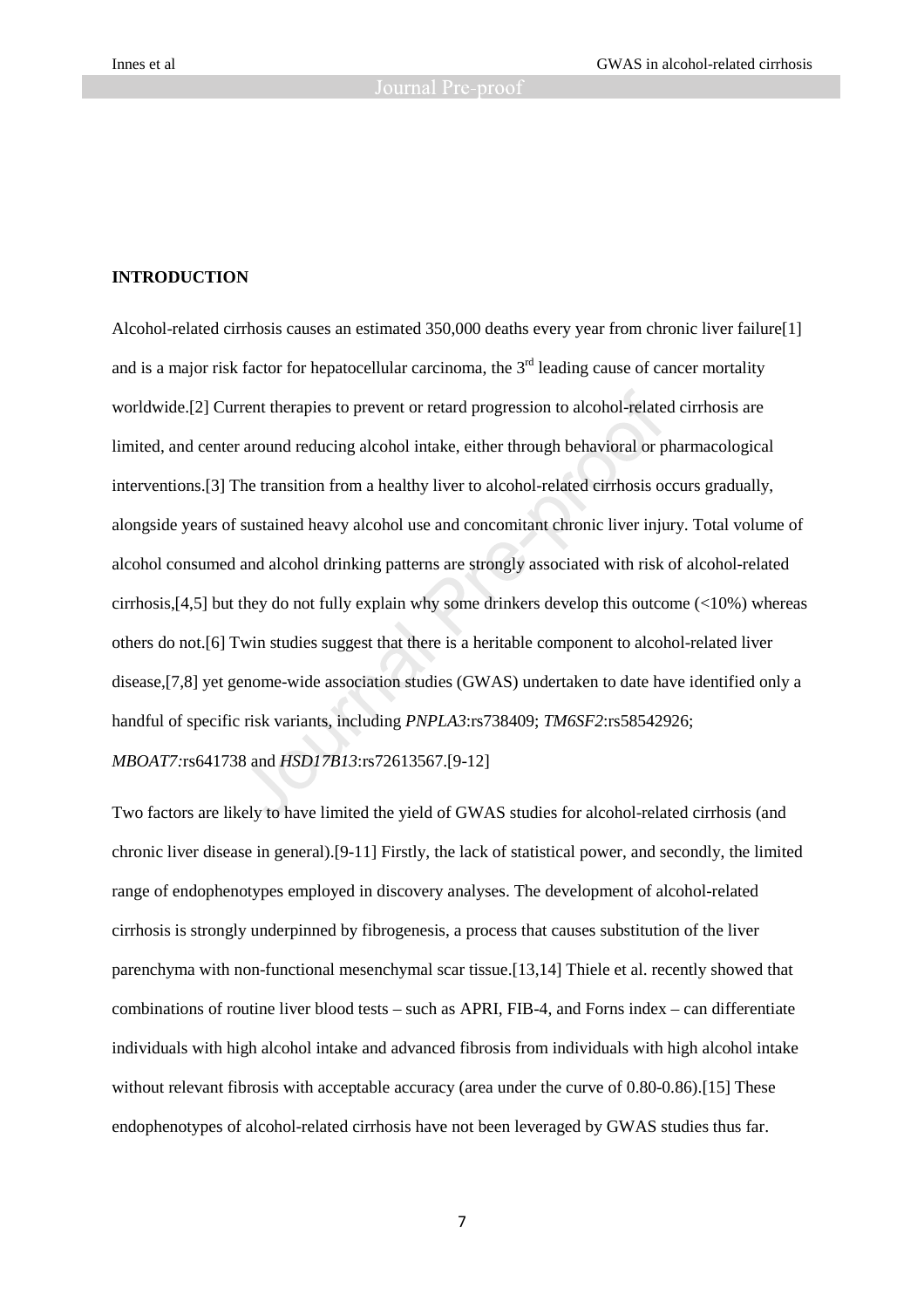### Journal Pre-proof

The United Kingdom Biobank (UKB) study integrates host genetic, health behavior, hospital admission records, mortality, and biochemistry data for a cohort of half a million people in the UK aged 40-69 years,[16] and thus provides an unprecedented opportunity to extend existing GWAS data by incorporating a broader set of surrogate phenotype data. Data on fibrosis markers and markers of hepatocellular damage are available for a high proportion of participants.

The primary aim of this study was to identify novel risk variants associated with alcohol-related cirrhosis risk. To this end, we undertook a GWAS in UKB participants reporting high alcohol intake to identify genetic variants associated with surrogate measures of liver fibrosis and conventional markers of hepatocellular injury. Any significantly associated variants were tested for association with alcohol-related cirrhosis across appropriate European cohorts with robust liver-specific phenotypes to validate the findings.

A secondary objective was to assess whether the genetic risk variants identified by this study have any value regarding stratification of "at risk" patients in a community setting. This is highly relevant because chronic liver disease is frequently not diagnosed until decompensated cirrhosis and/or HCC emerges, by which point, liver damage is usually intractable and prognosis bleak.[17,18] Early identification of "at risk" patients is seen as a critical step towards reducing liver mortality; yet existing risk stratification tools are suboptimal.[17,18] Promising Genetic Risk Scores (GRS) have been developed for a variety of diseases including type 2 diabetes, coronary artery disease and inflammatory bowel disease,[19] but the utility of a liver cirrhosis GRS remains unclear at present.

#### **METHODS**

#### DISCOVERY ANALYSIS

At enrolment, UKB participants were asked to report their average alcohol intake per week/month in terms of the number of: glasses of red wine (Field IDs: 1568, 4407), glasses of champagne/white wine (UKB Field IDs: 1578, 4418), pints of beer/cider (Field IDs: 1588, 4429), measures of spirits (Field IDs: 1598, 4440), glasses of fortified wine (Field IDs: 1608, 4451), and glasses of "other" types of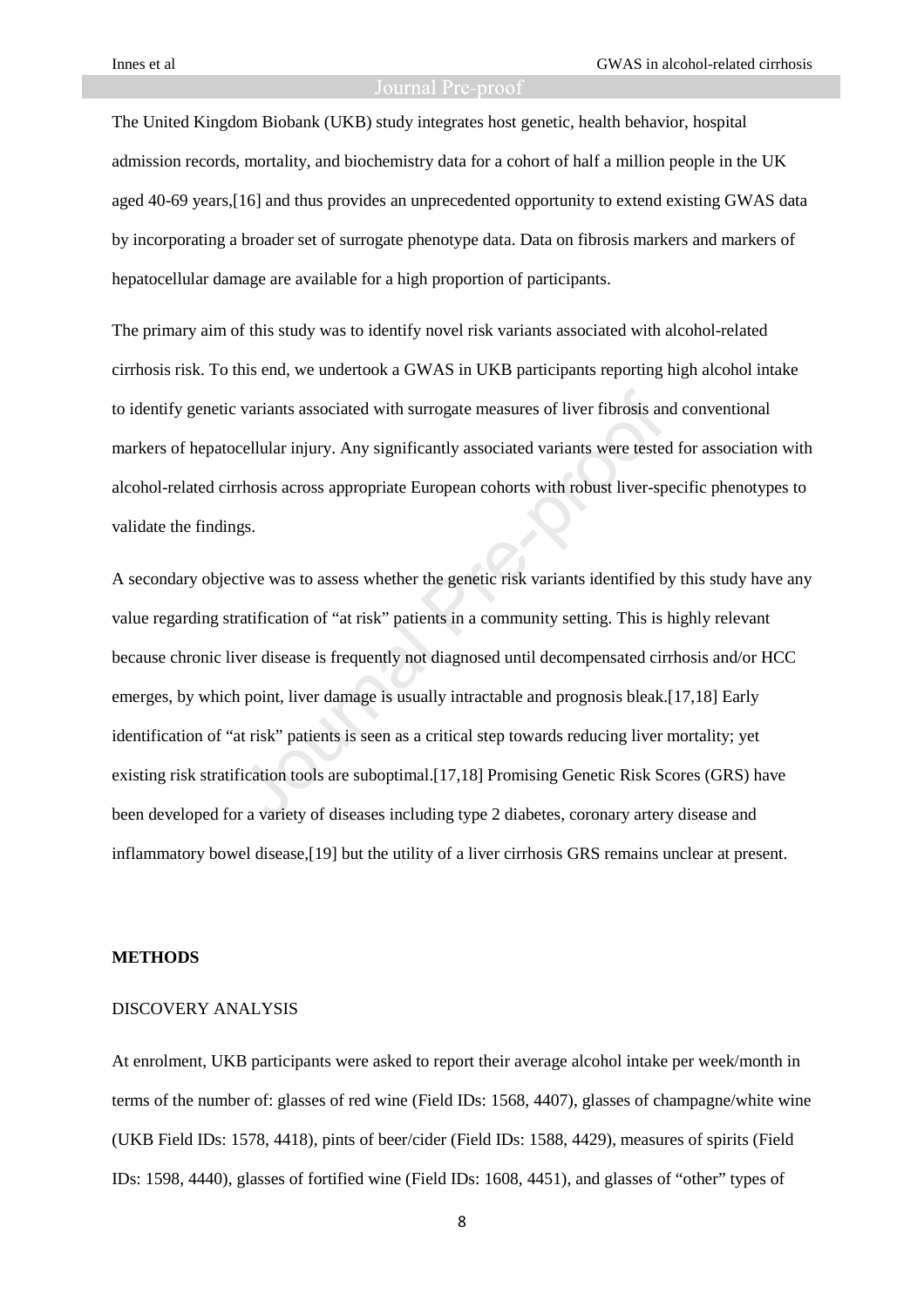alcoholic drinks (Field IDs: 5364, 4462). This was converted into the average units of alcohol consumed per week, assuming there are 2 units (16g) of pure alcohol in a pint of beer/cider; 1.5 units  $(12g)$  in a glass of red wine, champagne, white wine, fortified wine, and "other" alcoholic drink; and 1 unit (8g) in a measure of spirits. These conversions are comparable to those used in the Health Survey for England methods protocol.[20]

The discovery analysis was based on data from the Version 3 release of the UKB imputed genetic dataset (downloaded in May 2019), which provides host genetic information for 487,320 participants. [21] Participants with poor quality genetic data, as indicated by extreme levels of heterozygosity or missing data (see UKB Field ID:22027) were not included in the version 3 imputation file, and thus did not feature in this study. From the imputed dataset, we excluded participants if they were: i) first or second-degree relatives of another participant. This was inferred via the kinship coefficient, generated by the UKB core team for all pairs of participants. Specifically, a second-degree relation or greater was defined as a kinship coefficient  $\geq 0.1$ ;[21] or ii) not of Caucasian British ancestry (defined by UKB according to field ID:22006). However, the small number of UKB participants with gendersex mismatch or aneuploidy  $(n<1000; < 0.2\%)$ , were not excluded from our analysis due to the low level of potential bias they may exert. Of those remaining, women who reported alcohol consumption  $\geq$  25 units/week (200g) in "an average week", and men who reported alcohol consumption of  $\geq$ 36 units/week (288 g), were included in the discovery GWAS. These thresholds represent the midpoint between "hazardous" and "harmful" drinking, as set out in UK Government guidelines.[22]

Individual-level data for approximately 6.2M genetic variants were available in the version 3 UKB imputed genetic dataset, after exclusion of variants with: a) minor allele frequency  $\langle 1\%; b \rangle$  gross deviation from the Hardy Weinberg equilibrium ( $p<1.0 \times 10^{-7}$ ); c) imputation information score <0.8; d) high level missing data (>10%); and e) non-biallelic or duplicate variants. Using PLINK v1.9, we determined the association between each of these 6.2M variants, and five distinct surrogate liver phenotypes. These were: APRI; FIB-4; Forns Index (all defined using standard formulas; see Appendix A); ALT and AST. Phenotypes were log10 transformed to achieve approximate normality and were analysed as continuous variables in a linear regression framework assuming an additive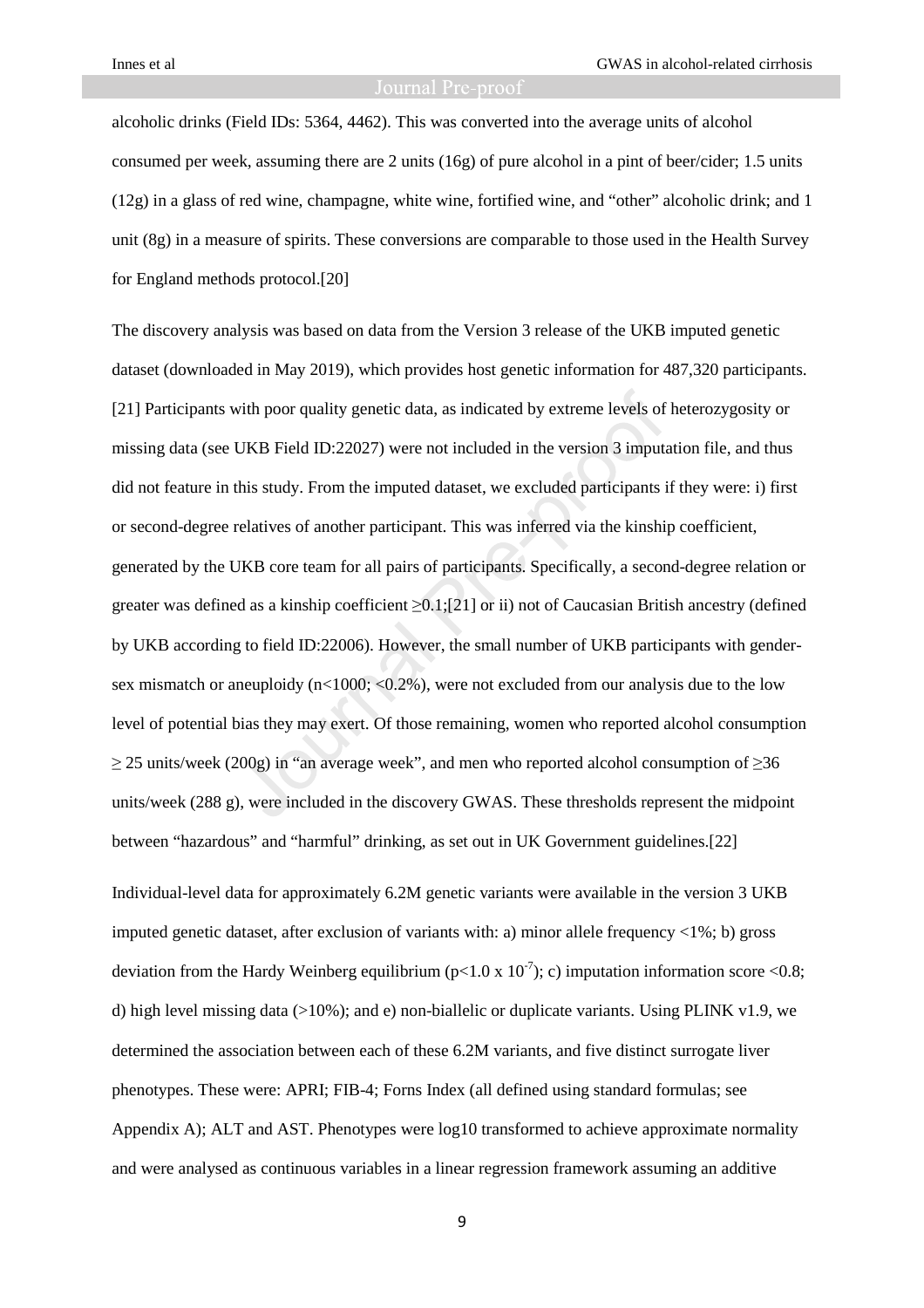genetic model (see Supplementary Table 1). In addition, sensitivity analyses were undertaken where we analysed each surrogate phenotype as a categorical variable, comparing participants whose phenotype value was in the top quintile (i.e. top 20%) with participants whose phenotype value was in the bottom quintile (i.e. bottom 20%) via logistic regression. This is tantamount to an "extreme phenotyping" approach. All discovery analyses were adjusted for age, sex, BMI, diagnosis of diabetes, current alcohol consumption and the first five principal components of genetic ancestry. The analyses were performed on the University of Strathclyde's Archie West High Performance Computing platform.

The resultant GWAS summary statistics were then uploaded onto the FUnctional Mapping and Annotation of GWAS tool (FUMA; version 1.3.5),[23] in order to identify a set of independent genomic risk loci for each phenotype. In broad terms, independent genomic risk loci are defined by three main characteristics: a) association with the corresponding phenotype at genome wide significance level ( $P \le 5.0 \times 10^{-8}$ ); b) a lower p-value than all other variants in the nearby genomic region; c) independence from other independent genomic risk loci for that phenotype (at  $r2<0.1$ ). More detailed specifics around how these loci were selected by FUMA are outlined in Appendix B.

In total, the base-case discovery analysis generated five sets of independent genomic risk loci - one per phenotype - which were then pooled to produce a final combined set of loci. Duplicate variants were removed.

#### PHASE 1 REPLICATION ANALYSES

The associations between each independent genomic risk locus (identified in our discovery cohort) and the presence of alcohol-related liver cirrhosis, was ascertained in three case-control datasets; as follows:

1) *UK cohort from the Buch et al. GWAS [9]:* comprises a) 302 cases with alcohol-related cirrhosis recruited at the Centre for Hepatology, The Royal Free Hospital, London; and b) 346 controls with a history of excess alcohol consumption but without evident liver disease. All participants were of European Caucasian descent. Genotyping was performed using the Illumina BeadChip array.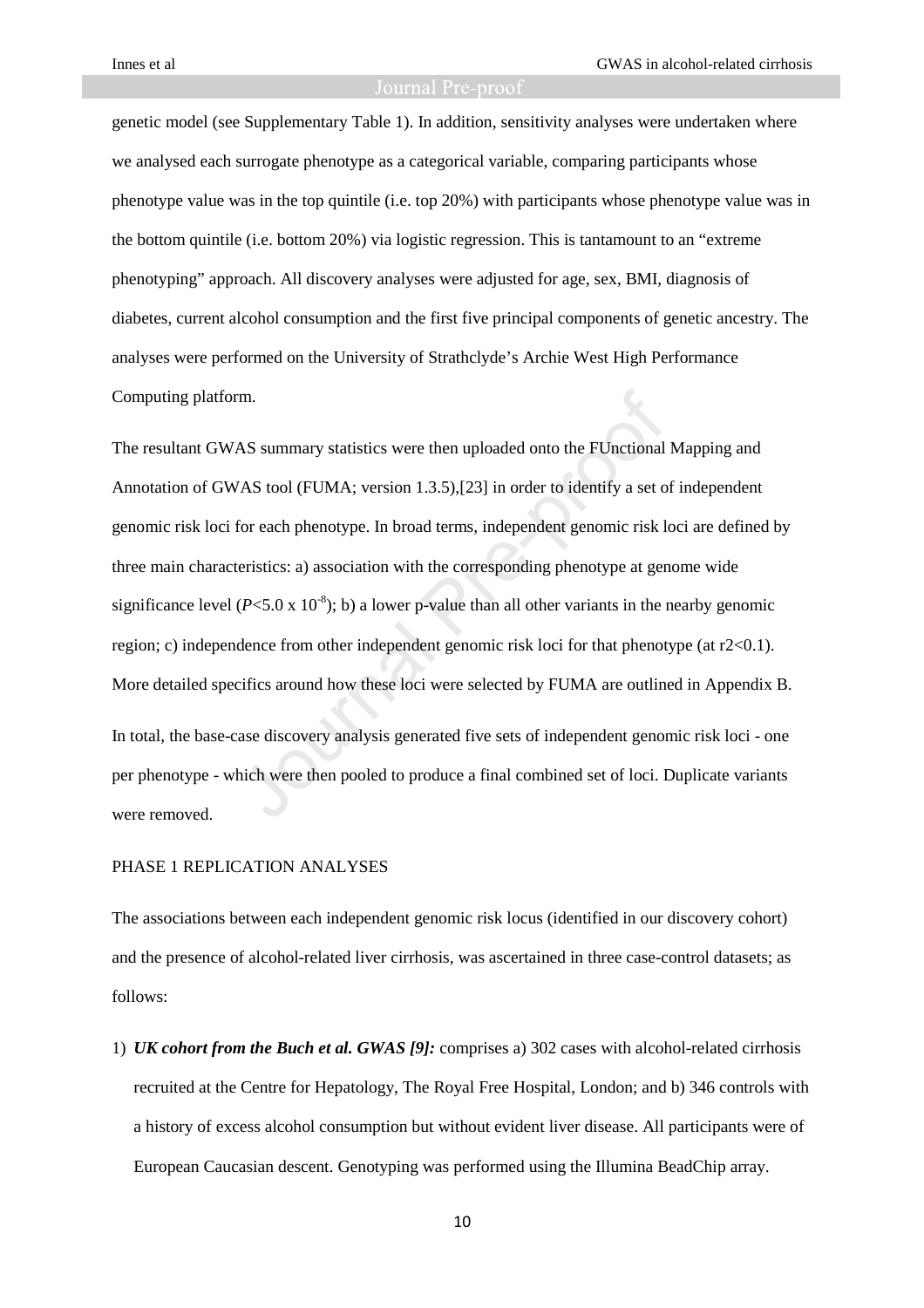Cirrhosis was defined through clinical evidence (complications of cirrhosis), imaging results (ascites, hunched liver surface, elastography >19kPa indicating cirrhosis) and/or histology, as described by Buch *et al.*[9] Full details of the criteria used to define cases and controls can be found in appendix C.

- 2) *German cohort from the Buch et al. GWAS [9]:* comprises a) 410 cases diagnosed with alcoholrelated cirrhosis recruited from several Gastroenterology and Hepatology hospitals in Germany, Austria and Switzerland; and b) 1080 controls, recruited from psychiatric centres in Germany and Switzerland specialising in addiction medicine, who had a history of excess alcohol use, but were without evident liver disease *(vide supra)*. All cases and controls in this cohort are of Caucasian ancestry. Genotyping was again performed using the Illumina BeadChip array. Cirrhosis was again defined according to the diagnostic criteria set out by Buch et al.[9] (see appendix C)
- 3) *UK Biobank nested case-control study*: Cases were defined as UKB participants with a) two or more hospital admission for alcohol-related cirrhosis before or after inclusion in the UKB study (defined as ICD 10: K70.3 in any diagnostic position); or b) death from alcohol-related cirrhosis (defined as ICD10: K703 in any cause-of-death position). Controls were defined as all participants who did not indicate that they were lifetime teetotal (UKB field IDs: 3731), and who did not have a hospital admission or death record indicating liver disease (ICD 10: K70-K77). As per our discovery analysis, we excluded cases/controls if they were: i) first or second degree relative with another UKB participant (kinship coefficient≥0.1); or ii) not of Caucasian British ancestry. Furthermore, to ensure that our discovery analysis and phase 1 replication were independent (i.e. non-overlapping), we excluded cases/controls if they were also included in our discovery analysis. In total, 178 cases and 298,248 controls satisfied these criteria, equating to an effective sample size of approximately 712.

Odds ratio (OR) associations were ascertained in the three cohorts, for each independent genomic locus identified in our discovery analysis, under an additive genetic model. All associations were adjusted for differences in age, sex and the first five principal components of genetic ancestry. A fixed-effect meta-analysis of the OR association across the three datasets, was then performed. This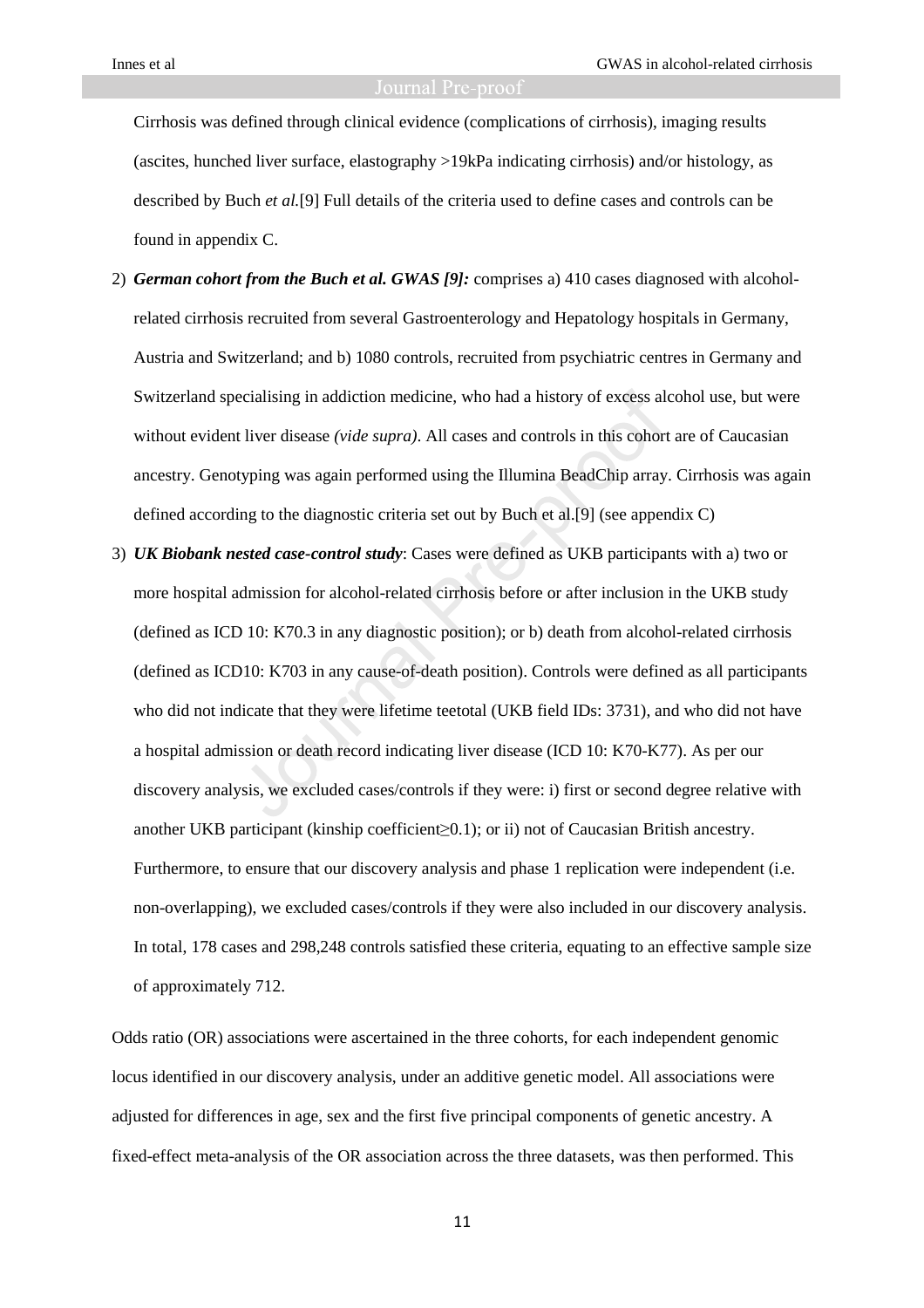was carried out using METAL's inverse variance function, which weights each effect size estimate by its estimated standard error, in order to provide an overall p-value and effect size.[24] To remove residual linkage disequilibrium created by combining the genomic risk loci of different phenotypes, we performed a standard clumping procedure using an r2 threshold >0.1, and distance parameter of 100KB. For each genomic region, this resulted in retention of the locus with the lowest meta-analysis p-value. Finally, we applied the Benjamini-Hochberg procedure to correct for multiple comparisons.[25] A False Discovery Rate (FDR) of 20% was used to select variants for phase 2 replication.

#### PHASE 2 REPLICATION ANALYSES

Loci identified in the phase 1 replication analyses were then assessed in two separate replication cohorts, as follows: i) German validation cohort comprising 1,272 cases with alcohol-related cirrhosis and 775 controls without liver disease (effective sample size: 1,926); and ii) Switzerland validation cohort comprising 312 individuals with alcohol-related cirrhosis and 40 individuals without (effective sample size: 142). Analogous to phase 1 replication, all participants in this cohort had a history of heavy alcohol use and were recruited from specialist liver and addiction clinics. Cirrhosis was defined according to the same diagnostic criteria described by Buch et al.[9] (See appendix C). Genotyping for selected loci was undertaken using the TaqMan assay system. The OR association between each locus and case-control status was determined following adjustment for age and sex in the two phase 2 cohorts separately, under an additive allelic effect model. We also performed more extensive adjustment to account for potential differences in BMI and type 2 diabetes, as well as age and sex (albeit with a reduced sample size). Consistent with phase 1 replication, we then performed a fixedeffect meta-analysis of the OR association across the two phase 2 datasets, using METAL's inverse variance function.[24] Meta-analysis p-values were calculated using a conservative two-tailed test, making no assumption about the direction of association. A stringent FDR threshold of <5% was used at this final stage to define statistical significance.

### FUNCTIONAL CONSEQUENCES OF PHASE 2 LOCI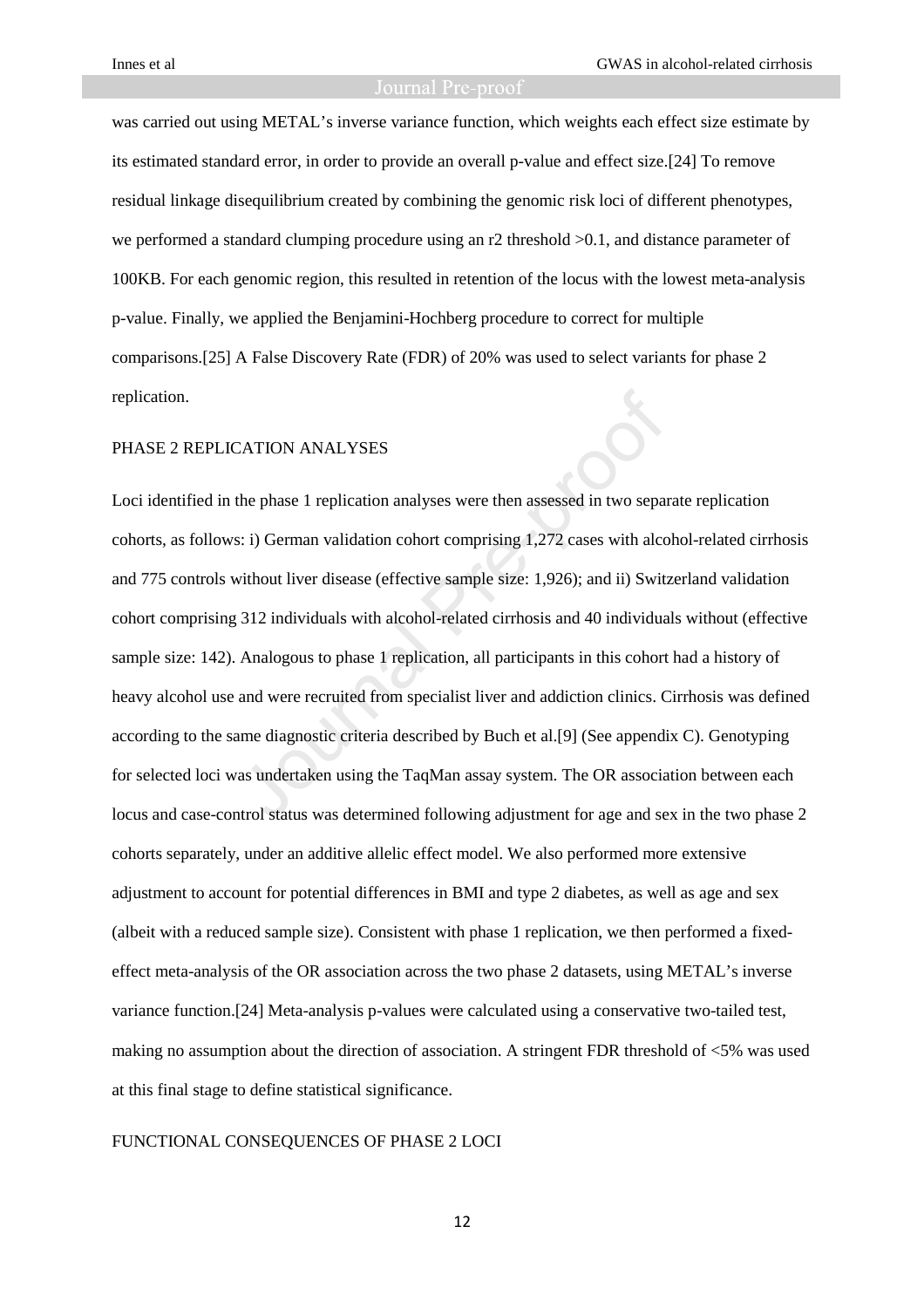#### Journal Pre-proof

#### BIOINFORMATIC DATABASE INTERROGATION

The ANNOVAR annotation database was used to identify the nearest gene for each locus.[26] However, the nearest gene may not be causal; previous studies show that a locus can sometimes affect the expression and function of genes that are considerably apart on the same chromosome.[27] Thus, in addition to the nearest gene, a broader set of candidate genes were identified for each locus using four approaches *viz*. (i) positional mapping was used to identify all genes within 10KB of each locus, or within 10KB of variants in linkage disequilibrium  $(r2>0.60)$  with each locus; (ii)The Gene-Tissue Expression (GTEx) database version 8 [28] was used to identify any genes whose expression is associated with the locus, or genes whose splicing patterns are associated with the locus (at FDR <1.0  $x$  10<sup>-3</sup>); (iii) the HiC(GSE87112) liver tissue dataset was used to identify genes that, although physically far apart in terms of their chromosome base-pair positions, may nevertheless interact with the locus – e.g. via chromatin looping (at FDR <1.0 x  $10^{-6}$ );[29] and (iv) the GeneHancer database was used to assess whether the locus lies within a genomic enhancer region, and if so, we enumerated the gene targets of this enhancer.[30]

The Combined Annotation Dependence Depletion (CADD) score [31] and Regulome DB score [32] was also determined for each locus. Finally, for nonsynonymous coding variants, we also determined: (i) the predicted functional impact on the corresponding protein using the Polymorphism Phenotyping version 2 (PolyPhen-2) HumDiv-trained model.[33]; and (ii) if the corresponding amino-acid residue is conserved in mammalian and non-mammalian orthologues. Protein sequences for gene orthologues were obtained from ENSEMBL.org and were aligned using T-Coffee tool kit.[34]

### mRNA EXPRESSION ANALYSIS

One hundred and eleven liver tissue samples, collected in a previous study,[35] were used to assess mRNA expression of selected candidate genes in liver tissue, according to identified host genotyping factors. Liver tissue samples were obtained percutaneously for patients undergoing liver biopsy for suspected Non-alcoholic Fatty Liver Disease (NAFLD) (57%, n=63) or intraoperatively during bariatric surgery for assessment of liver histology (43%, n=48). mRNA expression levels were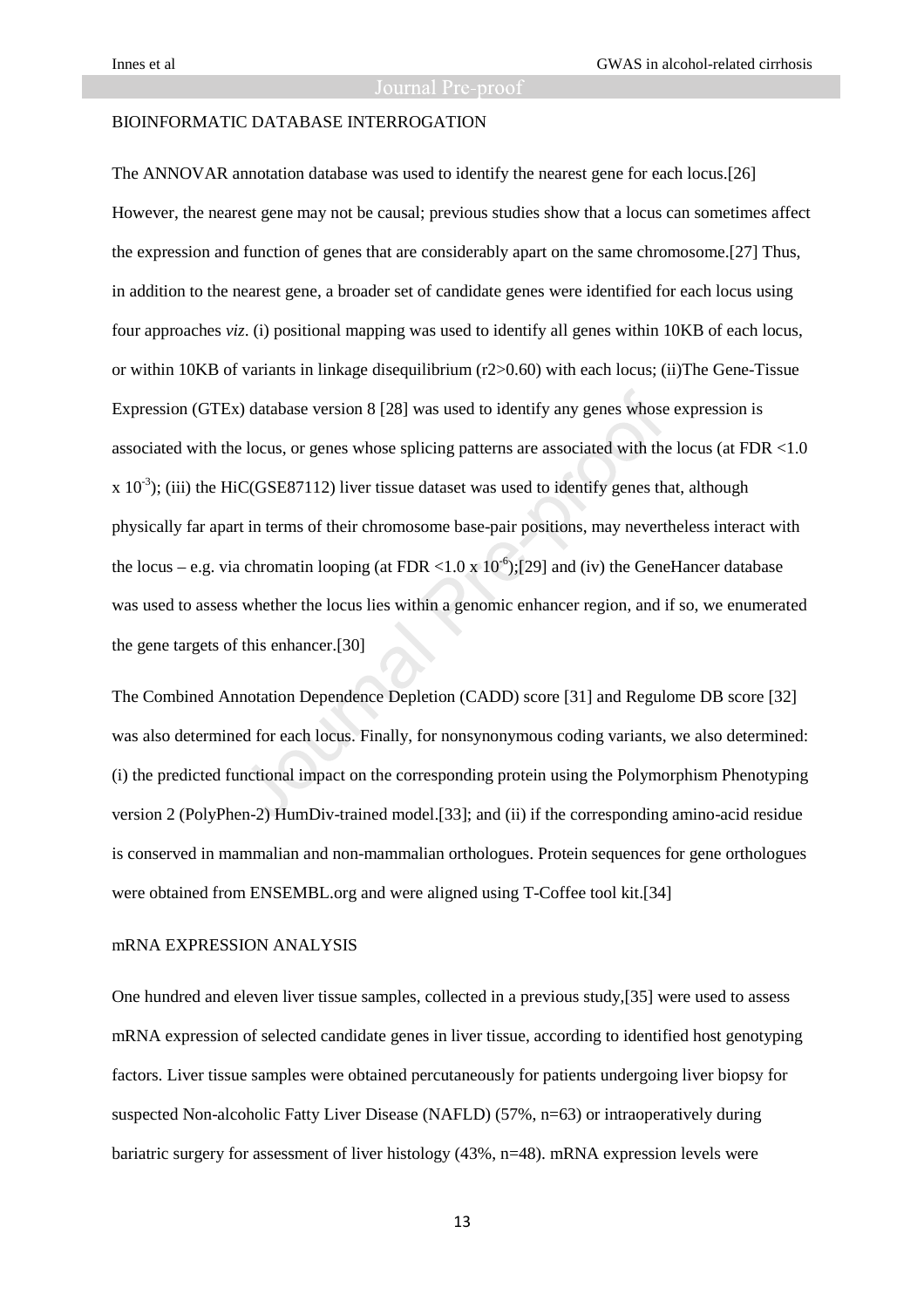### Journal Pre-proof

measured using the Human Gene 1.1 ST Array. The non-parametric Kruskal-Wallis test was used to assess the likelihood of whether differences in mRNA expression according to host genotyping factors were due to sampling error.

### CIRRHOSIS GENETIC RISK SCORE

A cirrhosis GRS was generated based on the genetic variants considered in the phase 2 replication analysis. The GRS was calculated as follows:

Cirrhosis GRS =  $\sum_{i=1}^{k} w i X i$ , where k is the number of risk variants, w<sub>i</sub> is effect size (i.e. beta) of each variant estimated from phase 1 validation stage;  $X_i$  is the number of risk alleles carried by that individual for genetic variant i. More detail is provided in Appendix D.

Conceptually, this score can be thought of as the number of risk variants each individual carries weighted by their effect size (that is, weighted by the extent to which each variant increases the risk of cirrhosis).

GRS performance was tested on UKB participants at risk of NAFLD. This subgroup is independent of the discovery analysis, and thus is a non-biased group from which to gauge performance of the cirrhosis GRS. Risk factors for NAFLD were defined as: a BMI ≥30 and/or diagnosis of type 2 diabetes, without evidence of any other cause of liver disease including excess alcohol (see Appendix E and Supplementary Table 2 for full details).

The outcome used to assess GRS performance was time to first hospital admission for cirrhosis. A hospital admission for cirrhosis was defined according to Ratib et al's validated algorithm incorporating appropriate ICD discharge codes and OPCS4 hospital procedure codes.[36] We calculated the association between GRS quintile and risk of incident cirrhosis hospitalisation using Cox regression in a survival analysis framework. Follow-up time was commenced at the date of UKB assessment and ended at first date of cirrhosis hospitalisation (if at all), date of mortality (if at all), or date of hospital/mortality registry completion. As well as assessing the association between GRS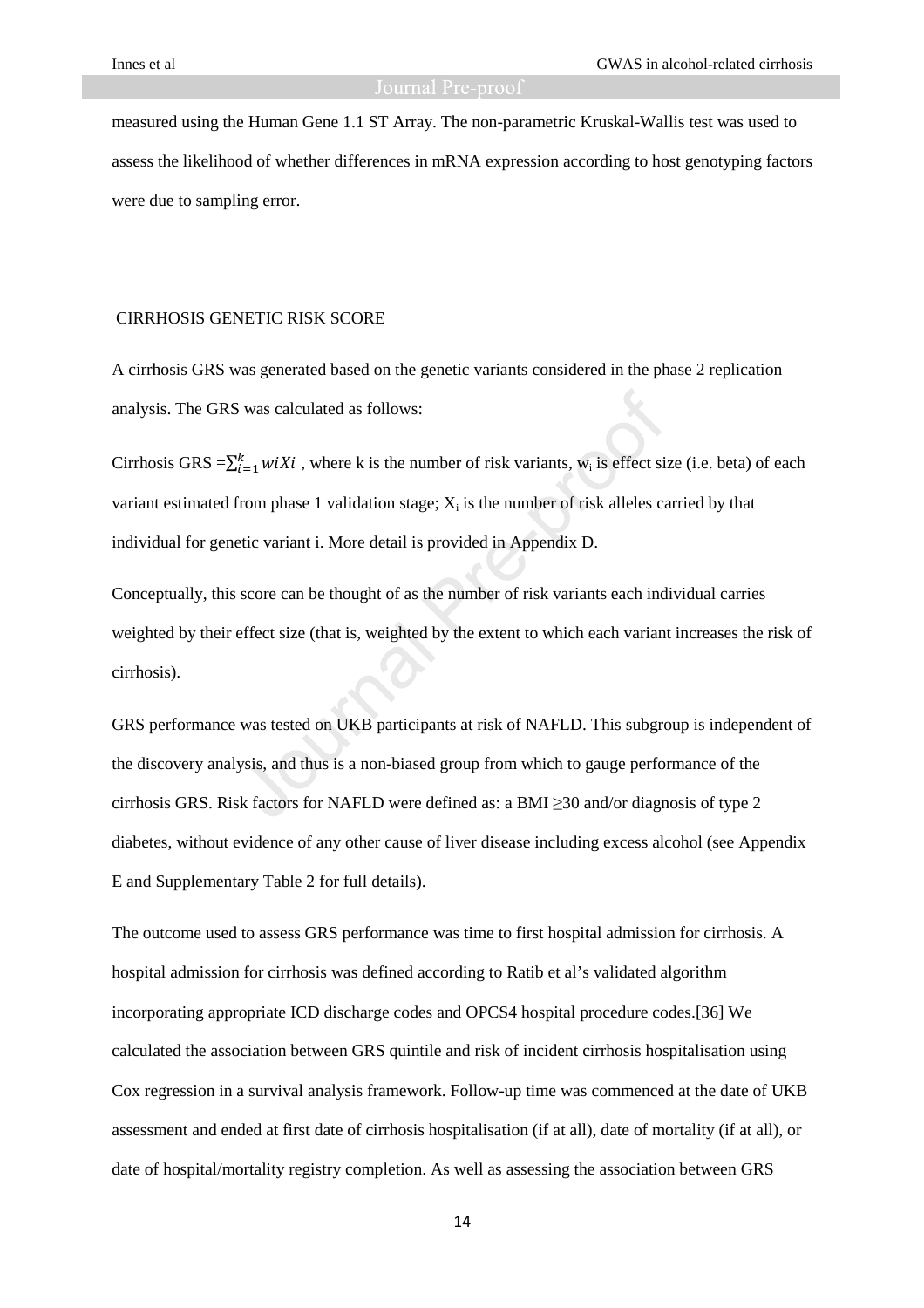quintiles and risk/hazard of incident cirrhosis hospitalisation, we also assessed GRS performance in terms of Harrell's C-statistic. In this context, the C-statistic reflects the probability that an individual with a higher GRS will has a shorter time to cirrhosis hospitalization versus an individual with a lower GRS. A GRS with no ability to differentiate individuals at high versus low risk of cirrhosis hospitalisation would have a C-statistic of 0.50. Conversely, a GRS with perfect ability would have a C-statistic of 1.0.[37]

The base-case GRS included risk variants significant associated with alcohol-related cirrhosis in phase 1 replication analyses at a FDR<20%. In subsequent sensitivity analyses, the number of risk variants incorporated was varied to see if performance was affected using FDRs of <10%, <30%, <40% and <50%, to see if performance was affected.

### **RESULTS**

#### DISCOVERY ANALYSIS:

Of the UKB participants, 35,839 participants met the inclusion/exclusion criteria for the discovery analysis (see Figure 1). The median (interquartile range [IQR]) age was 58 years (51-63), 63% were male, 3.6% had a diagnosis of type 2 diabetes, whilst the median BMI was 27.3 (24.7-30.1) (Table 1 & Supplementary Table 3). The discovery analysis identified 68 unique genomic risk loci across the five phenotypes (Supplementary Table 4 & Supplementary Figure 1). Detailed information on these loci are provided in Supplementary Table 5. Manhattan plots for each discovery analysis are shown in Figure 2. The genomic inflation factor  $(\lambda)$  varied between 1.03 and 1.05 (see supplementary Figure 2).

### PHASE 1 REPLICATION ANALYSIS:

The 68 loci identified in discovery analysis were reduced to 50 independent risk loci, following the phase 1 replication meta-analysis and subsequent clumping (Supplementary Table 6). Of these 50, nine loci were significantly associated with alcohol-related cirrhosis at a FDR of <20%. Four of these *viz PNPLA3:*rs738408 (in complete LD with *PNPLA3:*rs738409), *SUGP1*:rs10401969 (in strong LD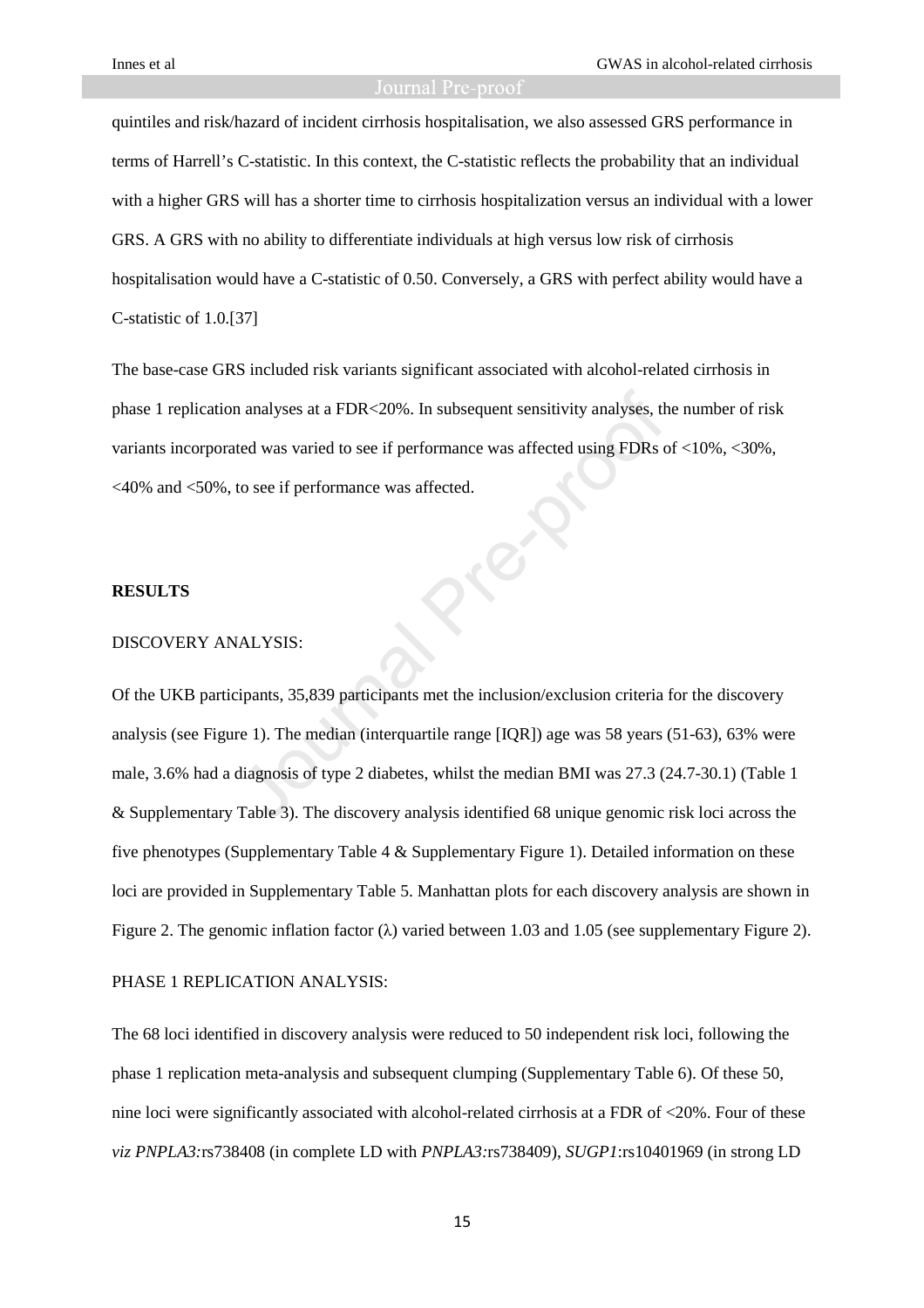with *TM6SF2:*rs5854926), *SERPINA1*:rs28929474; and *HSD17B13*:rs7694379 - are already known to modulate the risk for alcohol-related cirrhosis, or are in strong LD with known loci. The remaining five loci have not previously been associated with alcohol-related liver disease *viz HNF1A*:rs11065384; *ARHGEF3*:rs12485738; rs2954038 (near the *TRIB1* gene); *HNRNPUL1*:rs15052; and *MARC1*:rs2642438. No additional significant loci were identified when using the extreme phenotyping discovery approach.

#### PHASE 2 REPLICATION ANALYSES:

In the independent replication cohort, six of the nine variants identified in the phase 1 replication were associated with cirrhosis at an FDR of <5% (Table 2 & Supplementary Table 7). Of these six, four are already known, or are in linkage disequilibrium with variants known to modulate cirrhosis risk (rs738408; rs10401969; rs28929474; rs7694379).

The two variants remaining were: i) *MARC1*:rs2642438 on chromosome 1; and ii) *HNRNPUL1:*rs15052 on chromosome 19. The minor A allele of rs2642438 was associated with a reduced risk of cirrhosis in age/sex adjusted (OR:0.76; 95%CI:0.65-0.89; p=5.37 x  $10^{-4}$ ) and age/sex/BMI/diabetes adjusted (aOR: 0.76; 95% CI:0.64-0.91; p=2.7 x 10<sup>-3</sup>) analyses, suggesting a protective effect. Conversely, the minor C allele of rs15052 was associated with an increased risk of alcohol-related cirrhosis in age/sex adjusted (OR:1.24; 95% CI: 1.02-1.52; p=3.2 x  $10^{-2}$ ) and age/sex/BMI/diabetes adjusted (aOR:1.30;  $95\%$ CI:1.04-1.62; p=2.0 x 10<sup>-2</sup>) analyses, suggesting a detrimental effect (Figure 3). Regional association plots for *MARC1*:rs2642438 and *HNRNPUL1*:rs15052 are provided in Supplementary Figures 3-7.

### FUNCTIONAL CONSEQUENCES OF *MARC1* AND *HNRNPUL1* LOCI

#### BIOINFORMATIC DATABASE INTERROGATION:

The rs15052 risk variant lies in the 3' untranslated region of the Heterogeneous Nuclear Ribonucleoprotein U Like 1 *(HNRNPUL1;* chromosome 19), It has a CADD score and Regulome DB score of 13.94 and 5, respectively (see Supplementary Table 8). The frequency of the minor rs15052:C allele in the UKB population is 17.8%; the ancestral allele is T, which is conserved within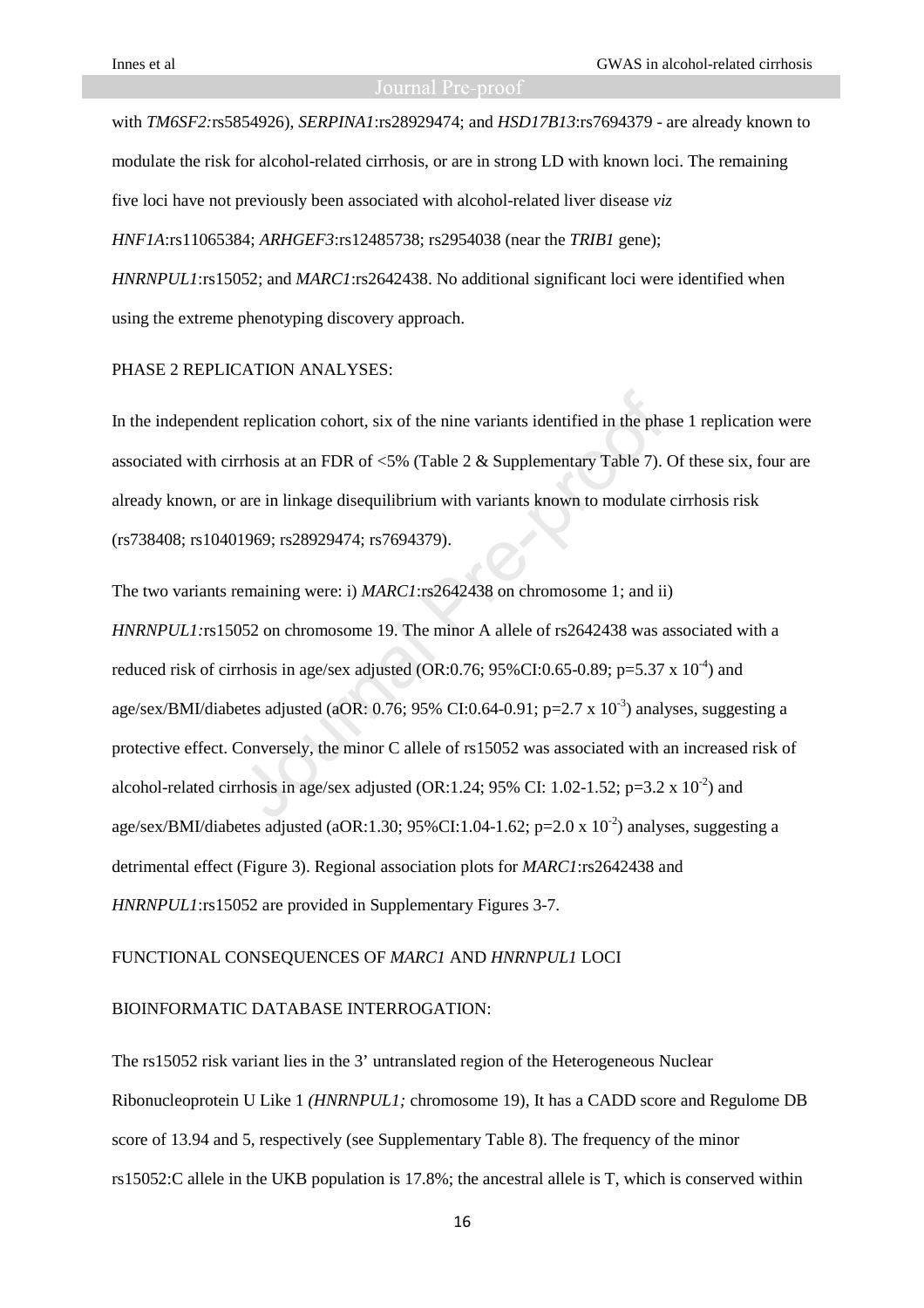mammals (see Supplementary Figure 8). Of note, rs15052 lies within a 16.8KB enhancer region (GeneHancer ID: GH19J041294) that regulates expression of 27 genes, including the Transforming Growth Factor Beta 1 *(TGFB1)* gene*.* GTEx data indicates that rs15052:C is associated with increased expression of *TGFB1* and Coiled-Coil Domain Containing 97 *(CCDC97)* in liver and/or adipose tissue. In addition, chromatin interaction mapping indicates that rs15052 interacts physically with the CEA Cell Adhesion Molecule 21 *(CEACAM21)* gene*.* 

The rs2642438 variant is a missense variant in the Mitochondrial Amidoxime Reducing Component 1 (*MARC1)* gene, resulting in a Alanine [GCC] to Threonine [ACC] substitution at amino acid position 165 of the MARC1 protein (A165T). The PolyPhen-2 algorithm predicts that this substitution has a deleterious impact on MARC1 protein function with a high score of 0.958 (sensitivity: 0.78; specificity: 0.95). The frequency of the minor A allele is 29.7% in the UKB population; the ancestral allele is G, which is conserved among mammals, amphibia (clawed frog; *Xenopus laevis*) and also Actinopterygii (clownfish; *Amphiprion percula*) - see Supplementary Figure 9. GTEx data suggest that rs2642438:A is associated with reduced expression of uncharacterized Chromosome 1 Open Reading Frame 115 *(C1orf115)* gene in cultured fibroblasts cells, and secondly that it is associated with alternative splicing of MARC1 pre-mRNA in adipose tissue (see Supplementary Table 8).

### mRNA EXPRESSION ANALYSIS

mRNA expression levels were obtained in 113 liver tissues samples for: (i) *TGFB1*, *CEACAM21*, *CCDC97*, and *HNRNPUL1* with respect to rs15052 genotype; and (ii) *MARC1* and *C1orf115* with respect to rs2642438 genotype. The rs15052:C allele was associated with increased expression of *TGFB1* (p=0.026), *CEACAM21* (p=0.012), but not *CDC97* (P=0.52) or *HNRNPUL1* (p=0.65). The rs2642438 locus was not associated with either *MARC1* expression (p=0.95) or *C1orf115* (p=0.93); see Supplementary Figure 10.

#### GENETIC RISK SCORE PERFORMANCE: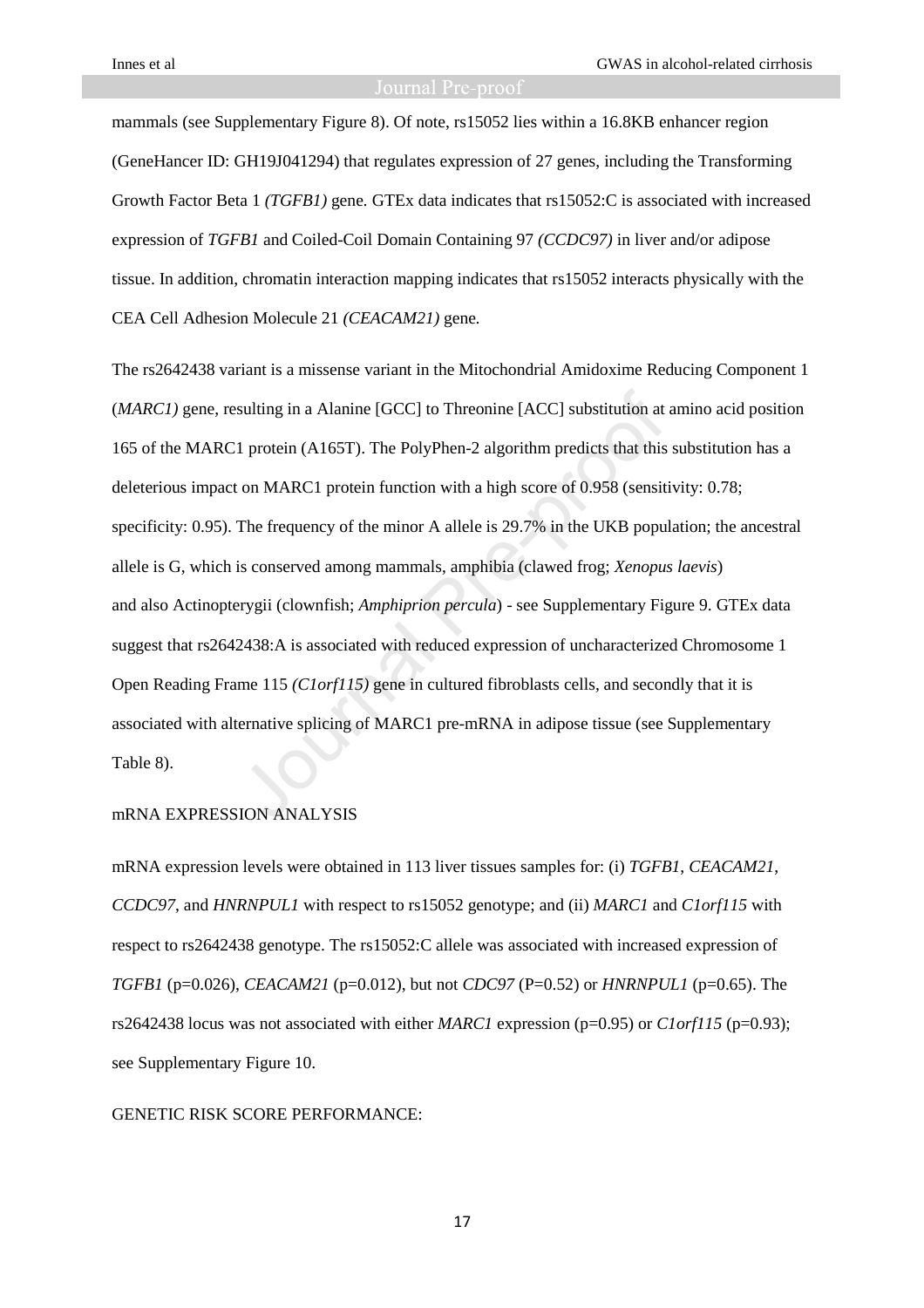A total of 107,014 UKB participants met the at-risk criteria for NAFLD. These participants were followed up for 7.9 years on average, during which time 562 incident liver cirrhosis hospitalizations were observed equating to a crude incidence rate of 6.3 events per 10,000 person years of follow-up. There was a clear dose-response relationship between the GRS quintile and the risk of cirrhosis hospitalization. Participants in the highest risk quintile had more than a 3-fold higher risk versus individuals in lowest quintile after adjustment for age, gender, BMI, diabetes and alcohol intake (HR: 3.16; 95% CI: 2.38-4.21) (see Figure 4 and Table 3). The GRS C-statistic was 0.62 (95% CI: 0.59- 0.64); but increased to 0.68 (0.65-0.70) when combined with age and sex. In the sensitivity analyses, associations by quintile and the C-statistic was only modestly affected by the FDR selection (see Supplementary Table 9).

#### **DISCUSSION**

It is generally agreed that genetic factors play an important role in determining an individual's susceptibility to develop alcohol-related cirrhosis.[7,8] Only a small number of associated risk factors have been identified to date.<sup>[9-12, 38]</sup> As a complex trait, it is highly likely that additional genetic modifiers exist.[39] Uncovering these variants could help to identify new therapeutic targets for treatment, and also improve patient risk stratification. Against this backdrop, we combined data from the UKB resource with data from clinical cohorts across Europe, to produce the largest, broadest and most comprehensive GWAS on alcohol-related cirrhosis undertaken thus far. Our findings confirm the key roles played by several of the known risk loci *viz PNPLA3*:rs738409; *TM6SF2:*rs58542926; *HSD17B13*:rs72613567 and *SERPINA1*:rs28929474.[9-12, 38] However, we were not able to validate the risk variant rs641738 in *TMC4/MBOAT7* which was detected as a risk locus for alcoholic cirrhosis in our previous GWAS.[9] It was not associated with any of our discovery analysis phenotypes at the requisite genome-wide significance level, but it only narrowly missed this level in relation to ALT and AST with  $P=8.31 \times 10^{-5}$  and  $P=3.49 \times 10^{-4}$ , respectively (see supplementary table 10).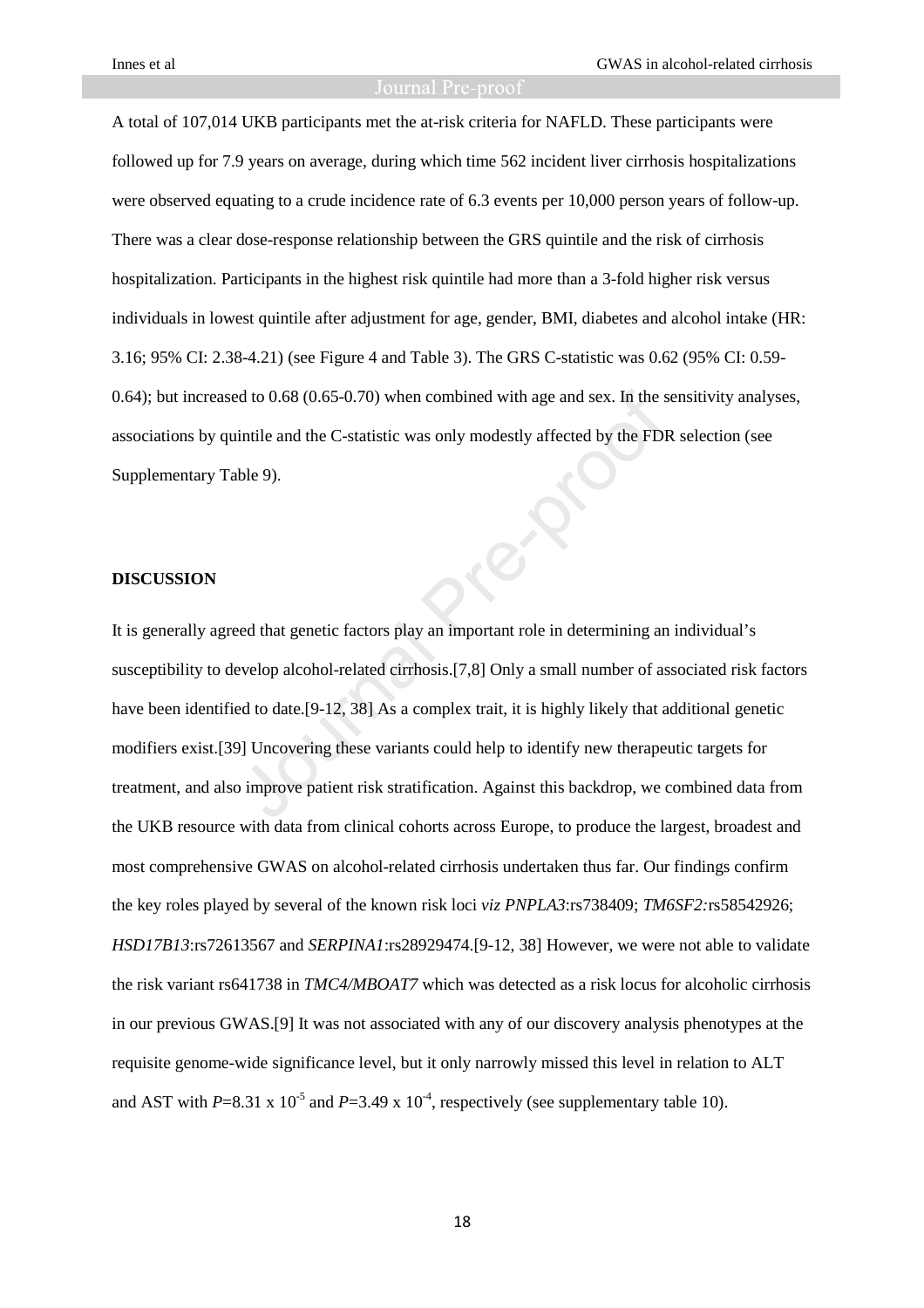As well as confirming most loci known to-date, we have also discovered two additional risk variants for alcohol-related cirrhosis: *MARC1*:rs2642438, which has also been identified independently as a risk factor of cirrhosis regardless of etiology in another very recent publication,[40] and *HNRNPUL1*:rs15052 which has not been described so far. These two loci modify the risk of alcoholrelated cirrhosis in opposite directions. Carriage of the minor A allele of *MARC1*:rs2642438 is associated with protection from alcohol-related cirrhosis; while carriage of the minor C allele of *HNRNPUL1*:rs15052 is associated with an increased risk of alcohol-related cirrhosis (see Figure 2). The identification of these additional loci in the present study, but not in others,[9-12] is likely to be due to: (i) high statistical power, gained by combining large discovery ( $N=35,839$ ) and replication (Effective sample size: 4,599) cohorts; and (ii) the novel inclusion of fibrogenesis endophenotypes in the discovery analysis. For example, (*HNRNPUL1:*rs15052 would not have been identified in this study without including APRI or FIB-4 in the discovery analysis.

The *MARC1* gene is predominantly expressed in liver and subcutaneous adipose tissue, and the corresponding MARC1 protein is located in the outer mitochondrial membrane.[41] Mitochondrial damage is a well-described key feature of alcohol-mediated hepatocellular injury by increasing oxidative stress through the respiratory chain, and interference with beta-oxidation and lipogenesis leading to liver cell apoptosis and steatosis, respectively.[42] MARC1 protein plays an important role in reducing N-hydroxyl compounds, and in this way is involved in detoxification of xenobiotics. The crystal structure of human MARC1, its catalytic mechanism, and its ability to reduce a wide range of N-oxygenated compounds has recently been described.[43] However, its function is still incompletely understood and it is not known whether it may play a role in the metabolism of acetaldehyde, the toxic and mutagenic degradation product of alcohol oxidation. Acetaldehyde is generated from ethanol by cytosolic alcohol dehydrogenase and microsomal cytochrome P450 2E1, and further degraded to acetate in mitochondria through enzymatic conversion by aldehyde dehydrogenase.[44] MARC1 also plays a role in the regulation of nitric oxide production [45], a powerful vasodilator that alters intrahepatic vascular resistance in the liver [46]. Thus, there are many ways in which altered MARC1 function could contribute to the pathophysiology of cirrhosis. At a functional level, the protective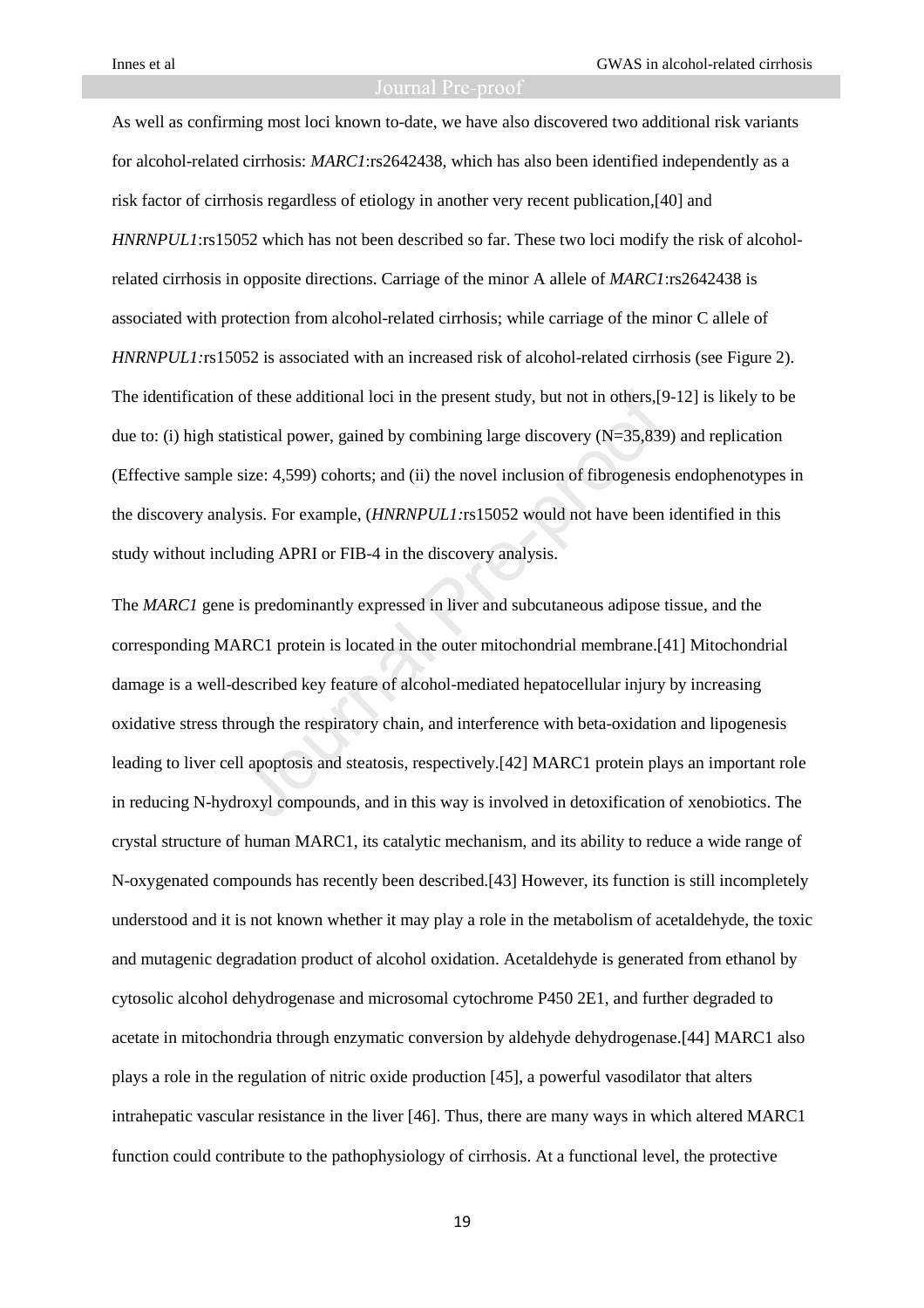rs2642438:A allele results in an Alanine to Threonine amino-acid substitution at position 165 of the MARC1 protein, which PolyPhen-2 predicts is deleterious to MARC1 protein function. Thus, loss of MARC1 function appears to be beneficial with respect to lowering the risk of alcohol-related cirrhosis. On this basis, therapeutic inhibition/dampening of MARC1 function may be an interesting avenue to explore in future work if the protein can be targeted.

HNRNPUL1 protein has dual DNA and mRNA binding ability, and thus can regulate DNA transcription as well as pre-mRNA processing. In partnership with Bromodomain-containing protein 7, HNRNPUL1 can bind to the DNA glucocorticoid response element (GRE), and activate transcription.[47] The GRE is present in the promoter region of multiple genes that regulate inflammation, and its activation may be among the mechanisms through which corticoid treatments for alcohol hepatitis reduce liver inflammation.[48] Data from GTEx as well as our mRNA expression analysis, demonstrate that rs15052:C is associated with increased expression of *TGFB1* in liver tissue. *TGFB1* is a potent profibrogenic cytokine produced by mesenchymal hepatic stellate cells and portal myofibroblasts, the main effector cells involved in the production of extracellular matrix components including collagens.[49] Increased hepatic expression of *TGFB1 in vivo* leads to the emergence of prominent liver fibrosis.[50] The presence of a GRE in the promoter region of *TGFB1* may suggest that HNRNPUL1 can regulate *TGFB1* directly.[51] However, the functional basis for the association between rs15052 and *TGFB1* expression most probably relates to rs15052's position within a 16.8 Kb enhancer genomic region (enhancer ID: GH19JO41294). This enhancer interacts with 27 distinct genes, including *TGFB1,* and contains binding sites for a wide panel of transcription factors, some of which – e.g. the Aryl Hydrocarbon Receptor – are known regulators of *TGFB1* expression.[52]

We were not able to validate the rs641738 risk variant in *TMC4/MBOAT7* due to it narrowly missing the required genome-wide significance level in our discovery analysis (see supplementary table 10). Thus, although this study represents the largest and most comprehensive GWAS for alcohol cirrhosis to-date, the possibility of "false negative" results nevertheless remains. On this basis, it is likely that some common variants that influence risk of alcohol-related cirrhosis still remain undiscovered. On a related note, some variants identified in our phase 1 replication stage that did not replicate in phase 2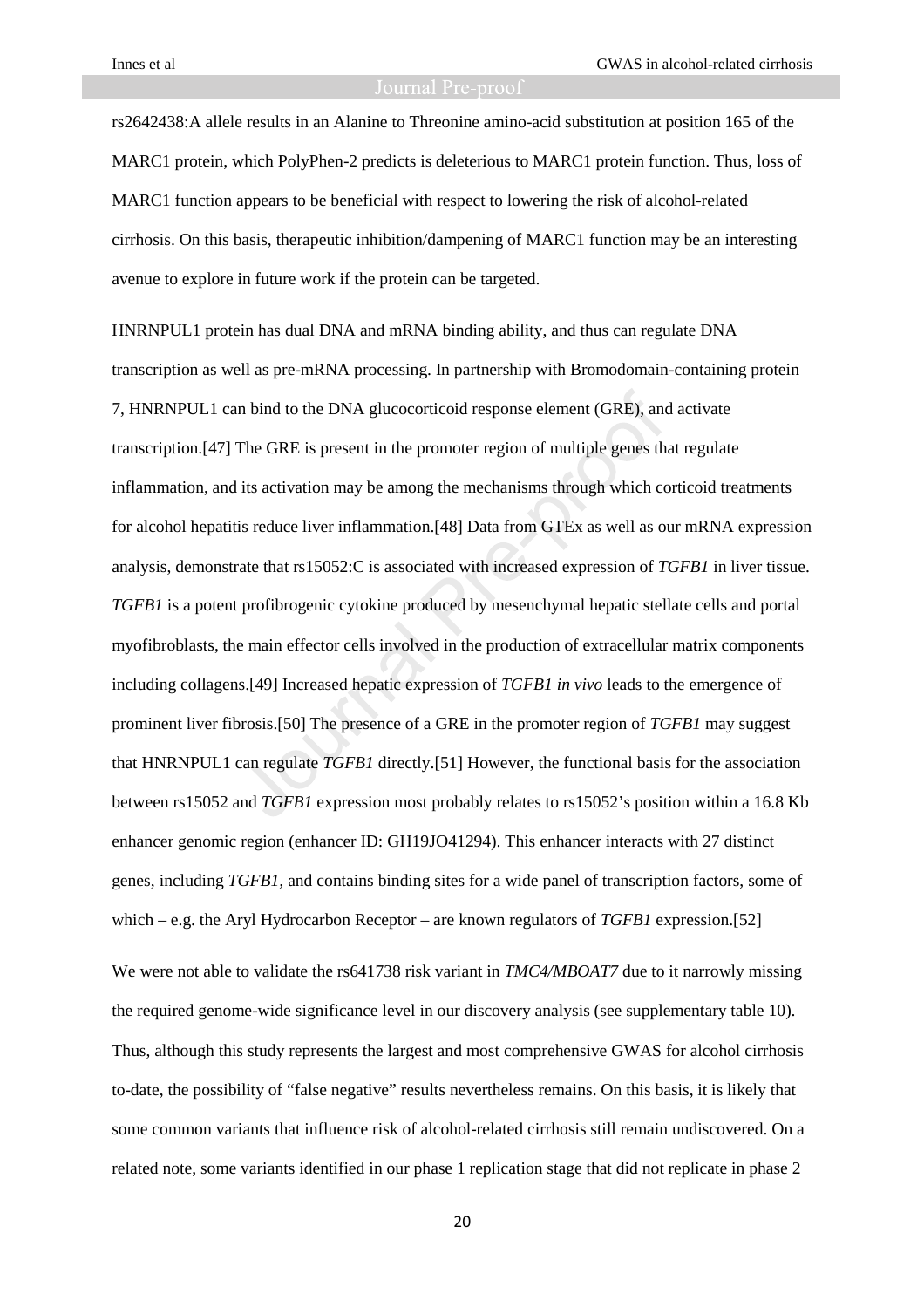may still warrant further investigation because their failure to replicate may only reflect inadequate statistical power (i.e. a type 2 error) as opposed to a true null association. This includes rs10401969 in *hepatocyte nuclear factor 1 homeobox A (HNF1A)* and the rs2954038 variant near the *tribbles homolog 1* (*TRIB1)* gene. The same *TRIB1* region was identified in a recent GWAS of NAFLD, lending further credibility to the relevance of this locus.[53].

As well as providing insight into the pathobiology of alcohol-related cirrhosis, a deeper understanding of the underlying genetics could, in time, help clinicians differentiate the minority of liver disease patients at high risk of serious liver morbidity from the low risk majority. In principle therefore, host genetic data may help to increase earlier detection of chronic liver disease in high risk patients – thus addressing the issue of frequently delayed diagnosis of chronic liver disease.[17,18] A cirrhosis GRS was, therefore, developed based on variants identified in our phase 1 analysis. To test this score objectively, we were mindful of the need to assess its performance in an independent set of patients (i.e. a different set of participants from those used to develop the score in first place).[37] To that end, we examined how good this score performed at predicting first-time hospitalization for cirrhosis among UKB participants with risk factors for NAFLD, a disease that shows great overlap and multiple similarities (including the underlying host genetics) with alcohol-related liver disease.[54] Although individuals with a risk score in the top quintile had more than 3 times the risk of cirrhosis versus individuals in the lowest quintile, the C-statistic indicated that by itself, this score is unlikely to offer adequate discrimination for effective clinical decision making. Further validation in an independent population of heavy drinkers is clearly warranted.

In summary, in addition to confirming several known genetic risk factors for alcohol-related cirrhosis, this GWAS, the largest and broadest to date, has identified two further risk loci: rs2642438 in *MARC1* and rs15052 in *HNRNPUL1*. These variants, amongst others, warrant functional investigation.

### **REFERENCES**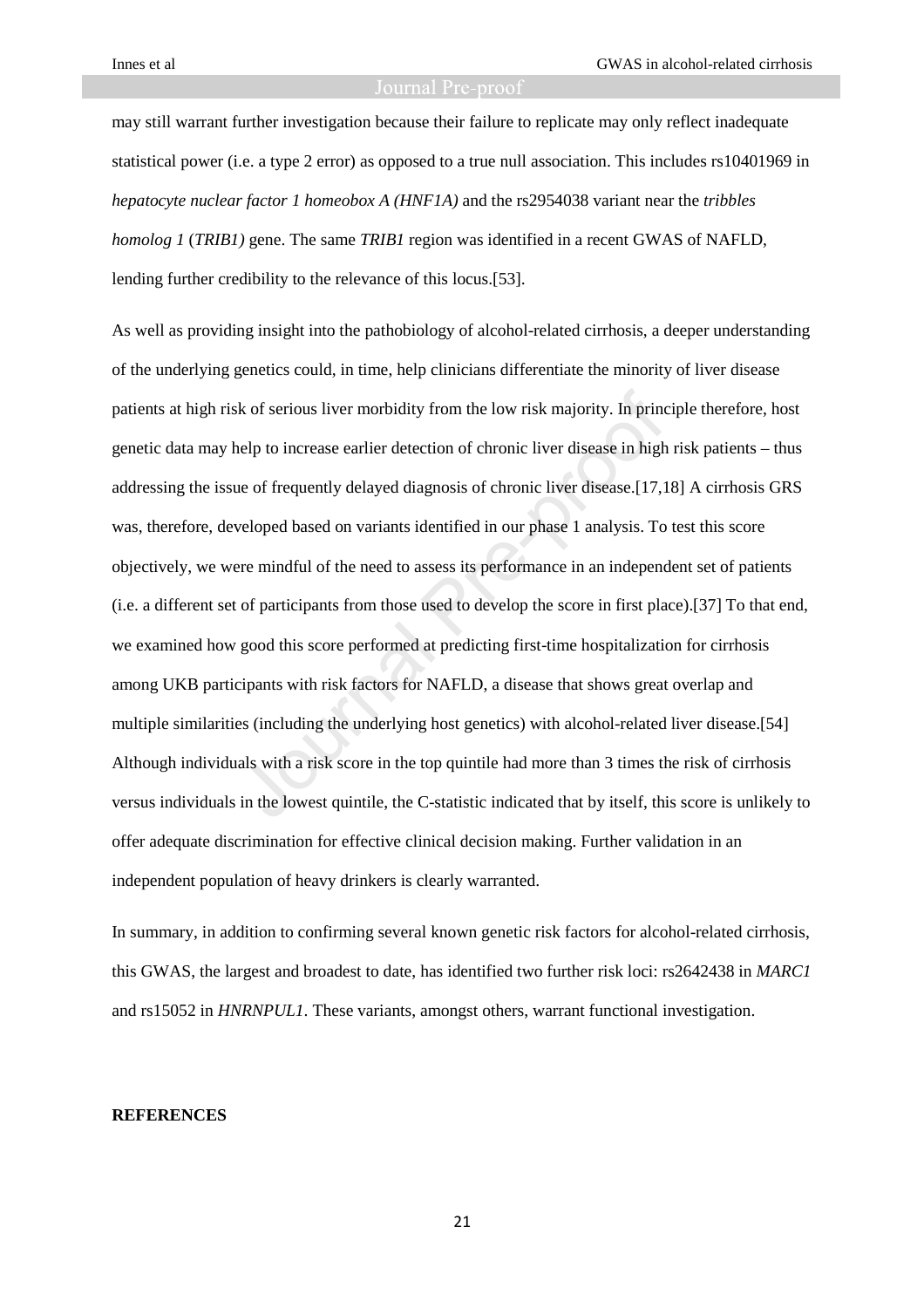### Journal Pre-proof

[1] GBD 2015 Mortality and Causes of Death Collaborators. Global, regional and national life expectancy, all-cause mortality, and cause-specific mortality for 249 causes of death, 1980-2015: a systematic analysis for the Global Burden of Disease Study 2015. Lancet 2016;388:1459-1544.

[2] Ganne-Carrie N, Nahon P. Hepatocellular carcinoma in the setting of alcohol-related liver disease. J Hepatol 2019;70:284-293.

[3] European Association for the Study of the Liver. EASL Clinical Practice Guidelines: Management of alcohol-related liver disease. J Hepatol 2018;69:154-181.

[4] Roerecke M, Vafaei A, Hasan OSM, Chrystoja BR, Cruz M, Lee R, et al. Alcohol consumption and risk of liver cirrhosis: a systematic review and meta-analysis. Am J Gastroenterol 2019;114:1574- 1586.

[5] Askgaard G, Gronbaek M, Kjaer MS, Tjonneland A, Tolstrup JS. Alcohol drinking patterns and risk of alcoholic liver cirrhosis: a prospective cohort study. J Hepatol 2015;62:1061-7.

[6] Mathurin P, Bataller R. Trends in the management and burden of alcoholic liver disease. J Hepatol 2015:62:S38-S46.

[7] Hrubec Z, Omenn GS. Evidence of genetic predisposition to alcoholic cirrhosis and psychosis: twin concordances for alcoholism and its biological end points by zygosity among male veterans. Alcohol Clin Exp Res 1981;5:207-215.

[8] Reed T, Page WF, Viken RJ & Christian JC. Genetic predisposition to organ-specific endpoints of alcoholism. Alcohol Clin Exp Res 1996;20:1528-1533.

[9] **Buch S, Stickel F**, Trepo E, Way M, Herrmann A, Nischalke HD, et al. A genome-wide association study confirms PNPLA3 and identifies TM6SF2 and MBOAT7 as risk loci for alcoholrelatred cirrhosis. Nat Genet 2015;47:1443-8.

[10] Abul-Husn NS, Cheng X, LiAH, Xin Y, Schutmann C, Stevis P, et al A protein-truncating HSD17B13 Variant and protection from chronic liver disease. N Engl J Med 2018;378:1096-1106.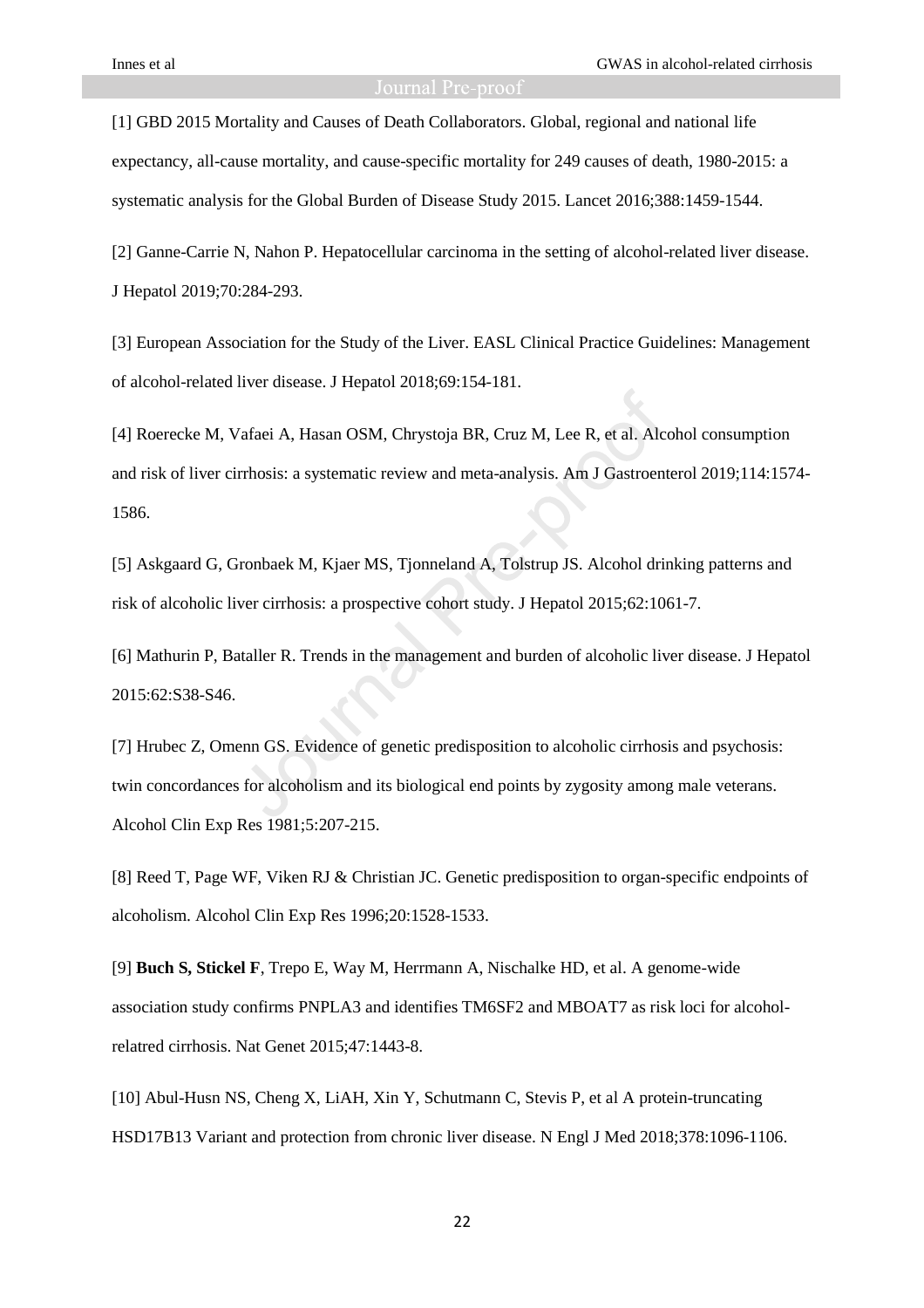[11] Romeo S, Kozlitina J, Xing C, Pertsemlidis A, Cox D, Pennacchio LA, et al. Genetic variation in PNPLA3 confers susceptibility to non-alcoholic fatty liver disease. Nat Genet 2008;40:1461-5.

[12] **Stickel F, Lutz P, Buch S, Nischalke HD**, Silva I, Rausch V, et al. Genetic variation in HSD17B13 reduces risk of developing cirrhosis and hepatocellular carcinoma in alcohol misusers. Hepatology 2019;doi:10.1002/hep.30996.

[13] Lee YA, Wallace MC, Friedman SL. Pathobiology of liver fibrosis: a translational success story. Gut 2015;64:830-41.

[14] Tacke F, Weiskirchen R. An update on the recent advances in antifibrotic therapy. Expert Rev Gastroenterol Hepatol 2018;2:1143-1152.

[15] Thiele M, Madsen BS, Hansen JF, Detlefsen S, Antonsen S, Krag A. Accuracy of the enhanced liver fibrosis test vs fibrotest, elastography and indirect markers in detection of advanced fibrosis in patients with alcohol liver disease. Gastroenterology 2018;154:1369-1379.

[16] Sudlow C, Gallacher J, Allen N, Beral V, Burton P, Danesh J, et al. UK Biobank: An open access resource for identifying the causes of a wide range of complex disease of middle and old age. PLoS Med 2015;12:E1001779.

[17] Gines P, Graupera I, Lammert F, Angeli P, Caballeria L, Krag A, et al. Screening for liver fibrosis in the general population: a call for action. Lancet Gastroenterol Hepatol 2016;1:256-260. [18] William R, Aspinall R, Bellis M, Camps-Walsh G, Cramp M, Dhawan A, et al. Addressing liver disease in the UK: a blueprint for attaining excellence in health care and reducing premature mortality from lifestyle issues of excess consumption of alcohol, obesity and viral hepatitis. Lancet 2014;384:1953-97.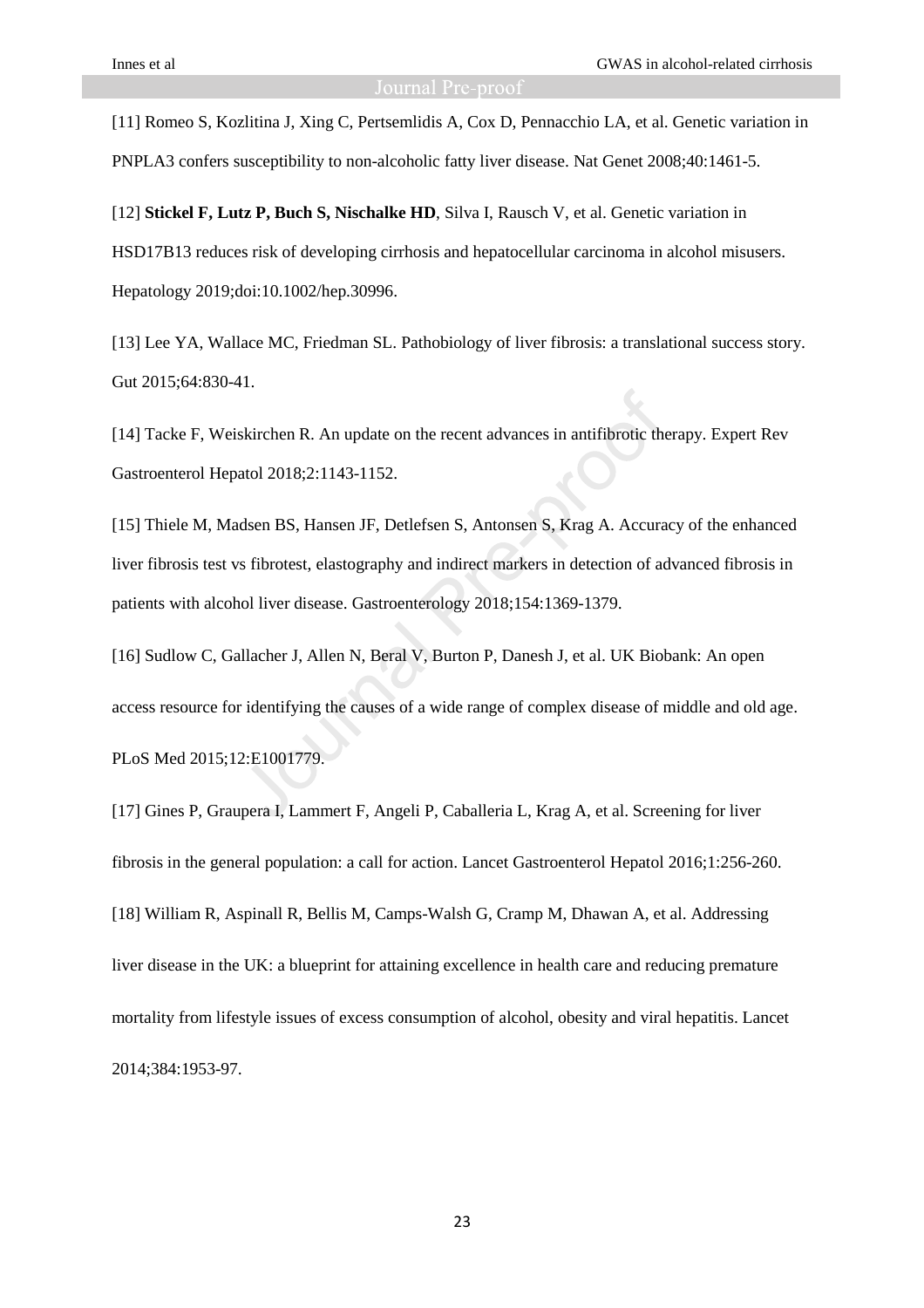### Journal Pre-proof

[19] Khera AV, Chaffin M, Aragam KG, Haas ME, Roselli C, Choi SH, et al. Genome-wide polygenic scores for common diseases identify individuals with risk equivalent to monogenic mutations. Nat Genet 2018;50:1219-1224.

[20] Osborne B, Cooper V. Health Survey for England. 2017 adult health related behaviours. Version 2. 2019. ISBN: 978-1-78734-255-2.

[21] Bycroft C, Freeman C, Petkova D, Band G, Elliott LT, Sharp K, et al. The UK Biobank resource with deep phenotyping and genomic data. Nature 2018;562:203-209.

[22] Department of Health. Alcohol Guidelines Review: Report from the guidelines development group to the UK Chief Medical Officers. https://www.gov.uk/government/uploads/system/uploads/ attachment\_data/file/545739/GDG\_report-Jan2016.pdf

[23] Watanabe K, Taskesen E, van Bochoven A, Posthuma D. Functional mapping and annotation of genetic associations with FUMA. Nat Commun 2017;8:1826.

[24] Willer CJ, Yun Li, Abecasis GR. METAL: fast and efficient meta-analysis of genomewide association scans. Bioinformatics 2010;26:2190-2191.

[25] Benjamini Y, Hochberg Y. Controlling the false discovery rate: A practical and powerful approach to multiple testing. J R Statist Soc B 1995;57:289-300.

[26] Wang K, Li M, Hakonarson H. ANNOVAR: functional annotation of genetic variants from highthroughput sequencing data. Nucleic Acids Res 2010;38:e164.

[27] Deng NA, Shou H, Fan H, Yuan Y. Single nucleotide polymorphisms and cancer susceptibility. Oncotarget 2017;8:110635-110649.

[28] The GTEx Consortium. The Genotype-Tissue Expression (GTEx) project. Nat Genet 2013;45:580-585.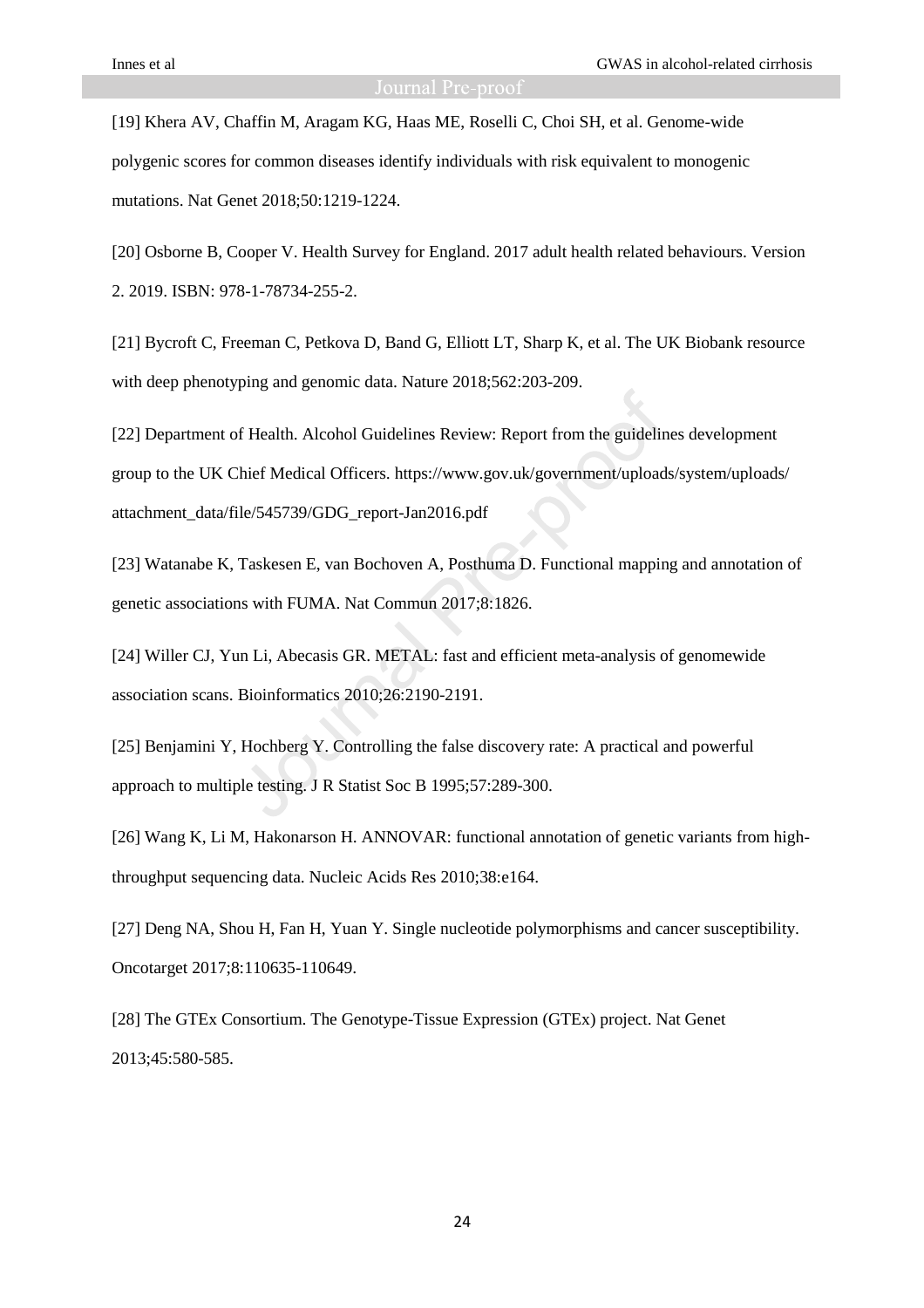[29] Lieberman-Aiden E, van Berkum NL, Williams L, Imakaev M, Ragoxzy T, Telling A, et al. Comprehensive mapping of long-range interactions reveals folding principles of the human genomes. Science 2009;326:289-93.

[30] Fishilevich S, Nudel R, Rappaport N, Hadar R, Plaschkes I, Stein TI, et al. GeneHancer: genomewide integration of enhancers and target genes in GeneCards. Database. 2017;1-17. doi: 10.1093/database/bax028.

[31] Rentzsch P, Witten D, Cooper GM, Shendure J, Kircher M. CADD: predicting the deleteriousness of variants throughout the human genome. Nucleoic Acids Res 2018;47:D886-D894.

[32] Boyle AP, Hong EL, Hariharan M, Cheng Y, Schaub MA, Kasowski M, et al. Annotation of functional variation in personal genomes using RegulomeDB. Genome Res 2012;22:1790-1797.

[33] Adzhubei I, Jordan DM, Sunyaev SR. Predicting function effect of human missense mutations using PolyPhen-2. Curr Protoc Hum Genet 2013. doi: 10.1002/0471142905.hg0720s76

[34] Zimmermann L, Stephens A, Nam SZ, Rau D, Kubler J, Lozajic M, et al. A completely reimplemented MPI bioinformatics toolkit with a new HHpred server at its core. J Mol Biol. 2018;430:2237-2243.

[35] Ahrens M, Ammerpohl O, von Schonfels W, Kolarova J, Bens S, Itzel T, et al. DNA methylation analysis in nonalcoholic fatty liver disease suggests distinct disease-specific and remodeling signatures after bariatric surgery. Cell Metab 2013;18:296-302.

[36] Ratib S, West J, Crooks CJ, Flemming KM. Diagnosis of liver cirrhosis in England, a cohort study, 1998-2009: a comparison with cancer. Am J Gastroenterol 2014;109:190-8.

[37] Moons KG, Altman DG, Reitsma JB, Ioannidis JP, Macaskill P, Steyerberg EW, et al. Transparent Reporting of a multivariate prediction model for Individual Prognosis or Diagnosis (TRIPOD): explanation and elaboration. Ann Intern Med 2015;162:W1-73.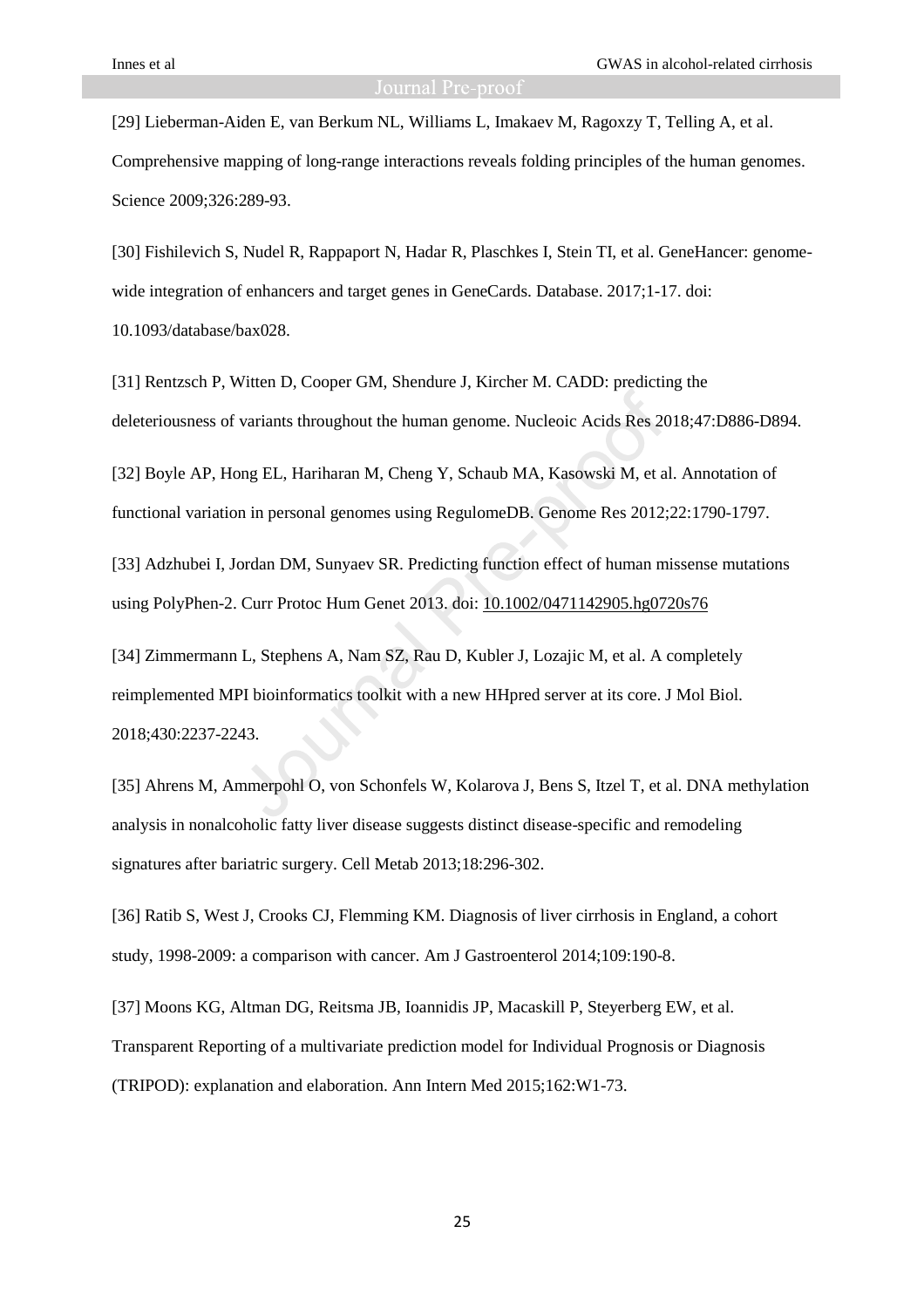[38] Strnad P, Buch S, Hamesch K, Fischer J, Rosendahl J, Schmelz R, et al. Heterozygous carriage of the alpha1-antitrypsin Pi\*Z variant increases the risk to develop liver cirrhosis. Gut 2019;68:1099- 1107.

[39] Stickel F, Moreno C, Hampe J, Morgan MY. The genetics of alcohol dependence and alcoholrelated liver disease. J Hepatol 2017;66:195-211.

[40] Emdin CA, Haas ME, Khera AV, Aragam K, Chaffin M, Klarin D, et al. A missense variant in mitochondrial amidoxime reducing component 1 gene and protection against liver disease.. PLoS Genet 2020;16:e1008629. https://doi.org/10.1371/journal.pgen.1008629

[41] Neve EPA, Kofeler H, Hendriks DFG, Nordling A, Godvadze V, Mkrtchian S, et al. Expression and function of mARC: roles in lipogenesis and metabolic activation of ximelgatran. PLoS One 2015;10:e0138487.

[42] Mansouri A, Gattolliat CH, Asselah T. Mitochondrial dysfunction and signaling in chronic liver diseases. Gastroenterology 2018;155:629-647.

[43] Kubitza C, Bittner F, Ginsel C, Havemeyer A, Clement B, Scheidig AJ. Crystal structure of human mARC1 reveals its exceptional position among eukaryotic molybdenum enzymes. Proc Natl Acad Sci USA 2018;115:11958-11963.

[44] Lu Y, Cederbaum AI. Cytochrome P450s and alcoholic liver disease. Curr Pharm Des 2018;24:1502-1517.

[45] Kotthaus J, Wahl B, Havemeyer A, Kotthaus J, Schade D, Garbe-Schonberg D, et al. Reduction of N-hydroxyl-L-arginine by the mitochondrial amidoxime reducing component (mARC). Biochem J 2011;433:383-391.

[46] Iwakiri Y, Shah V, Rockey DC. Vascular pathobiology in chronic liver disease and cirrhosis current status and future directions. J Hepatol 2014;61:912-24.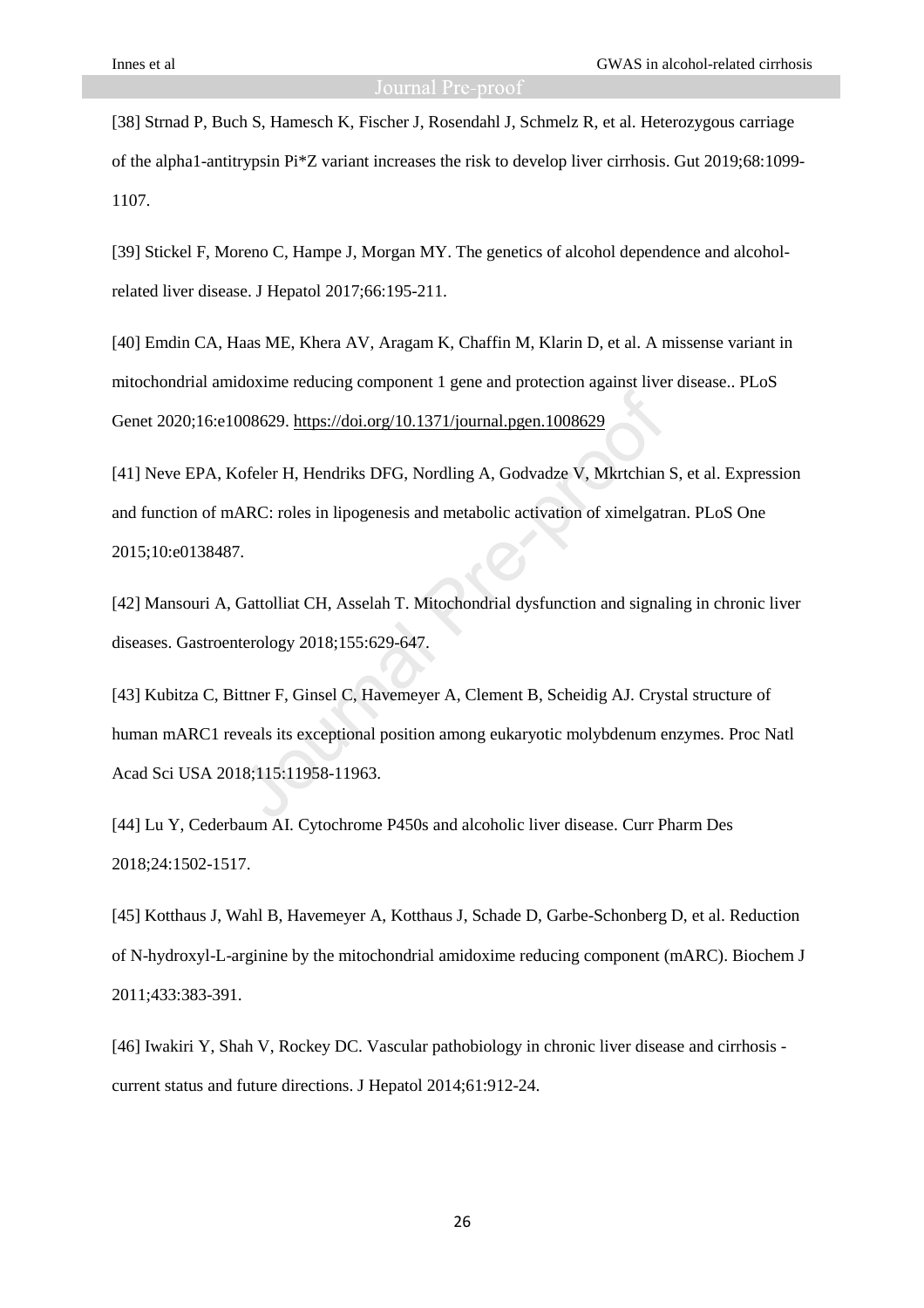### Journal Pre-proof

[47] Kzhyshkowska J, Rusch A, Wolf H, Dobner T. Regulation of transcription by the heterogeneous nuclear ribonucleoprotein E1B-AP5 is mediated by complex formation with the novel bromodomaincontaining protein BRD7. Biochem J 2003;371:385-93.

[48] Frijters R, Fleuren W, Toonen EJM, Tuckerman JP, Reichardt HM, van der Maaden H, et al. Prednisolone-induced differential gene expression in mouse liver carrying wild type or a dimerization-defective glucocorticoid receptor. BMC Genomics 2010;11:359.

[49] Gressner AM, Weiskirchen R, BreitKopf K, Dooley S. Roles of TGF-beta in hepatic fibrosis. Front Biosci 2002;7:d793-807.

[50] Sanderson N, Factor V, Nagy P, Kopp J, Kondaiah P, Wakefield L, et al. Hepatic expression of mature transforming growth factor beta 1 in transgenic mice results in multiple tissue lesions. Proc Natl Acad Sci U S A 1995;92:2572-2576.

[51] Parrelli JM, Meisler N, Cutroneo KR. Identification of a glucocorticoid response element in the human transforming growth factor beta 1 gene promoter. Int J Biochem Cell Biol 1998;30:623-7.

[52] Peng L, Mayhew CN, Schnekenburger M, Knudsen ES, Puga A. Repression of Ah receptor and induction of transforming growth factor-beta genes in DEN-induced mouse liver tumours. Toxicology 2008;246:242-7.

[53] Namjou B, Lingren T, Huang Y; Parameswaran S, Cobb BL, Stanaway IB, et al. GWAS and enrichment analyses of non-alcoholic fatty liver disease identify new trait-associated genes and pathways across eMERGE network. BMC Med 2019;17:135.

[54] Scott E, Anstee QM. Genetics of alcoholic liver disease and non-alcoholic steatohepatitis. Clin Med (Lond) 2018;18(Suppl 2):s54-s59.

#### **TABLE LEGENDS**

Table 1. Summary of the data sources and subgroups used in this study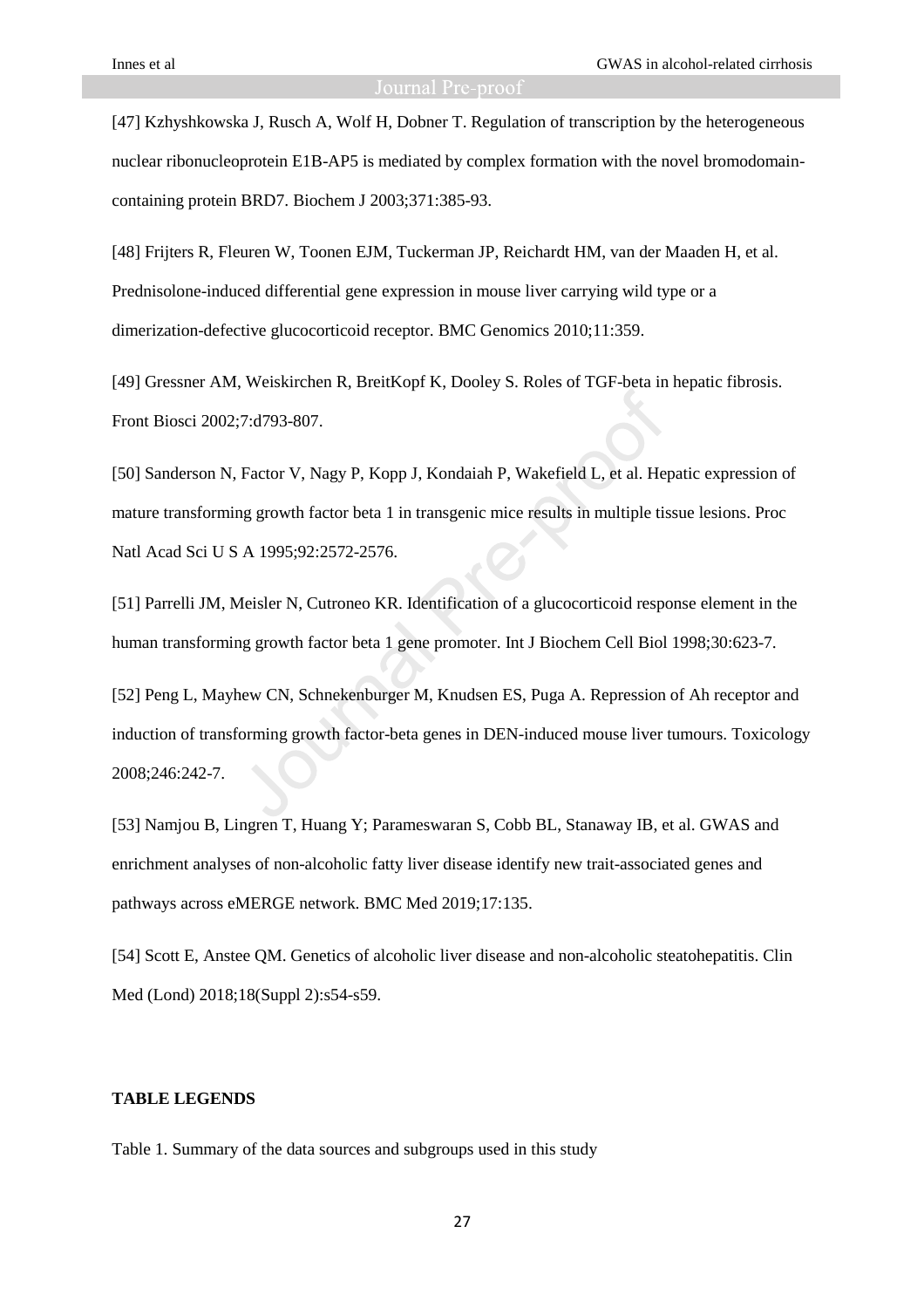Table 2. Summary of the discovery analysis and phase 1-2 replication results.

Table 3. Association between quintiles of genetic risk score and incident cirrhosis hospitalisation in UK biobank participants with risk factors for non-alcoholic fatty liver disease.

### **FIGURE LEGENDS**

Figure 1. Derivation of discovery GWAS cohort

Figure 2. Discovery analysis Manhattan Plots. Loci identified in our phase 1 replication analysis are highlighted in red if significant at  $P \le 5.0 \times 10^{-8}$  with the corresponding phenotype

Figure 3. Association of *MARC1*:rs2642438 and *HNRNPUL1*:rs15052 with alcohol-related cirrhosis in phase 2 replication. All associations are adjusted for a minimum of age and sex. "Full adjustment" refers to adjustment for Type 2 diabetes and BMI, as well as age and sex. Phase 1 analysis also includes adjustment for the first five principal components of genetic ancestry. Phase 1 replication analysis is based on data from a previous European GWAS of alcohol-related cirrhosis,[9] plus data from a nested alcohol-related case-control study derived from the UK biobank (total effective sample size:2 546). Phase 2 replication analysis is based on two independent datasets from Germany (effective sample size:1926) and Switzerland (Effective sample size: 142). See main text for full details.

Figure 4. Association between genetic risk score and risk of cirrhosis hospitalization among UK biobank participants at risk of non-alcoholic fatty liver disease. Association is adjusted for age, sex, BMI, diabetes and alcohol consumption.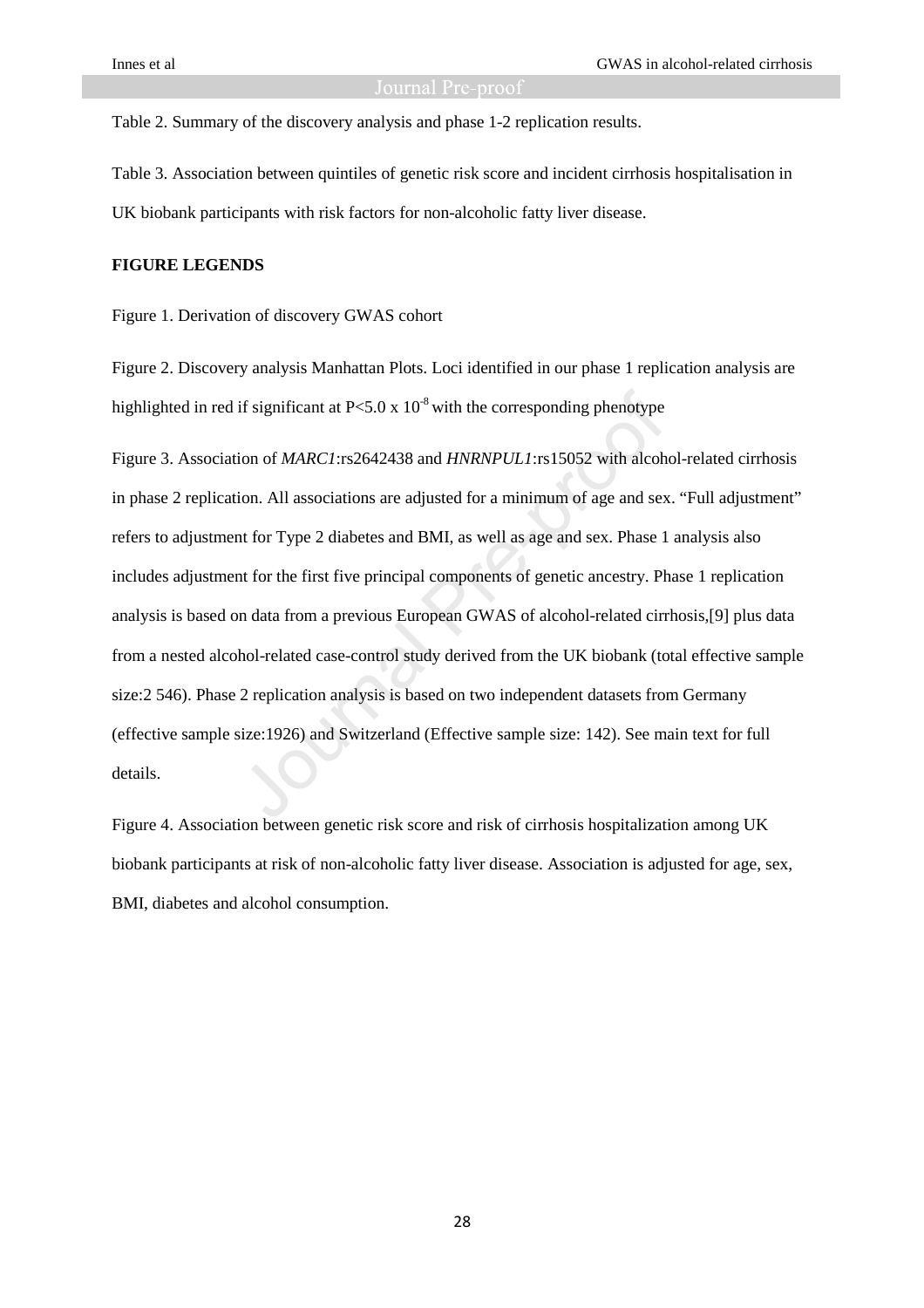Journal Project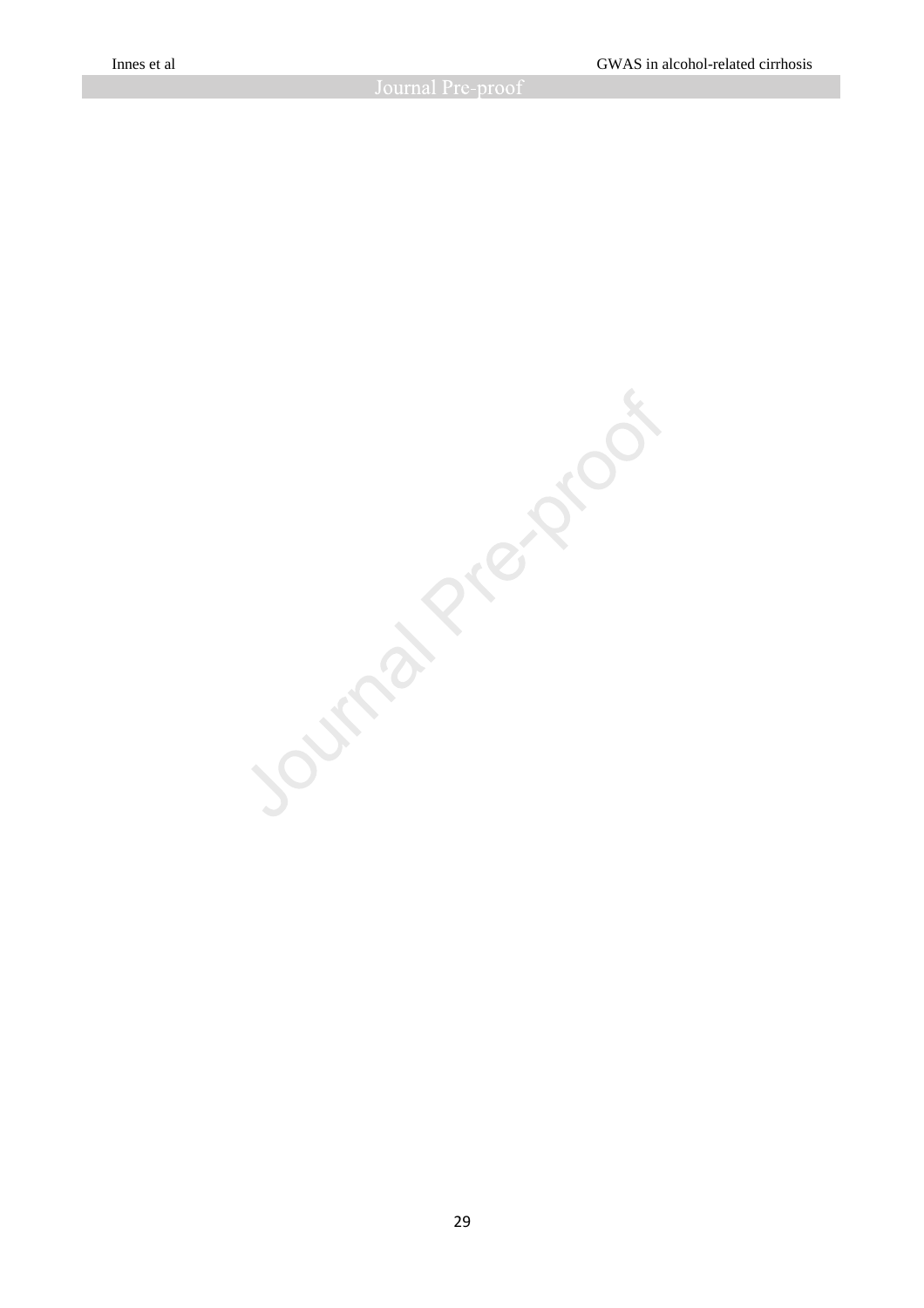### Table 1: Summary of the data sources/subgroups used in this study

| Analysis stage      | Data source                     | Cohorts                                                               |         |                 | Characteristic |                   |                   |
|---------------------|---------------------------------|-----------------------------------------------------------------------|---------|-----------------|----------------|-------------------|-------------------|
|                     |                                 |                                                                       | Number  | Median age, yrs | Sex (% men)    | Median BMI (IQR)  | % Type 2 diabetes |
|                     |                                 |                                                                       |         | (IQR)           |                |                   |                   |
| Discovery analysis  | UK Biobank                      | Alcohol intake: Women:>25units/week; Men >36 units/week               | 35 839  | $58(51-63)$     | 63             | 27.3 (24.7-30.1)  | 3.7               |
| Phase 1 replication | Rep #1. Buch et al UK           | Cases: alcohol-related cirrhosis                                      | 302     | 53 (47-60)      | 68             | 24.8 (22.8-26.8)  | 0.0               |
|                     | cohort $[9]*$                   | Controls: heavy drinkers without alcohol liver disease                | 346     | 49 (42-56)      | 77             | 24.6 (22.8-26.6)  | 0.0               |
|                     | Rep #2. Buch et al German       | Cases: alcohol-related cirrhosis                                      | 410     | $53(47-71)$     | 71             | 26.2 (22.8-29.3)  | 24.0              |
|                     | cohort $[9]*$                   | Controls: heavy drinkers without alcohol liver disease                | 1080    | $42(36-48)$     | 100            | 24.8 (22.7-27.5)  | 4.0               |
|                     | Rep #3. UK Biobank $^{\dagger}$ | Cases: alcohol-related cirrhosis                                      | 178     | $60(53-63)$     | 76             | 29.0 (25.5-32.8)  | 21.9              |
|                     |                                 | Controls: non-teetotal participants without evidence of liver disease | 298 248 | $59(51-64)$     | 45             | 26.6 (24.1-29.7)  | 3.8               |
| Phase 2 replication | Rep#4. Germany validation       | Cases: alcohol-related cirrhosis                                      | 1272    | 59 (52-66)      | 82             | 27.0 (24.0-30.2)  | 36.6              |
|                     | cohort*                         | Controls: heavy drinkers, no evidence of liver disease                | 775     | $49(41-55)$     | 78             | 24.4 (21.8-27.1)  | 5.0               |
|                     | Rep#5. Switzerland              | Cases: alcohol-related cirrhosis                                      | 312     | $64(57-71)$     | 85             | $26.0(22.8-29.4)$ | 34.5              |
|                     | validation cohort*              | Controls: heavy drinkers, no evidence of liver disease                | 40      | $63(58-69)$     | 58             | 24.8 (22.3-29.0)  | 13.8              |
| Genetic risk score  | UK Biobank                      | UKB NAFLD risk factor subgroup                                        | 107 014 | 59 (52-64)      | 43             | 32.6 (30.9-35.4)  | 16.9              |
| Functional analysis | Kiel University,<br>Germany[35] | Liver biopsy cohort with mRNA expression data                         | 113     | $46(40-60)$     | 43             | $42.4(25.8-51.5)$ | 21.6              |

\* Data for BMI and type 2 diabetes is missing for >20% of participants † excludes individuals included in the UK biobank discovery analysis.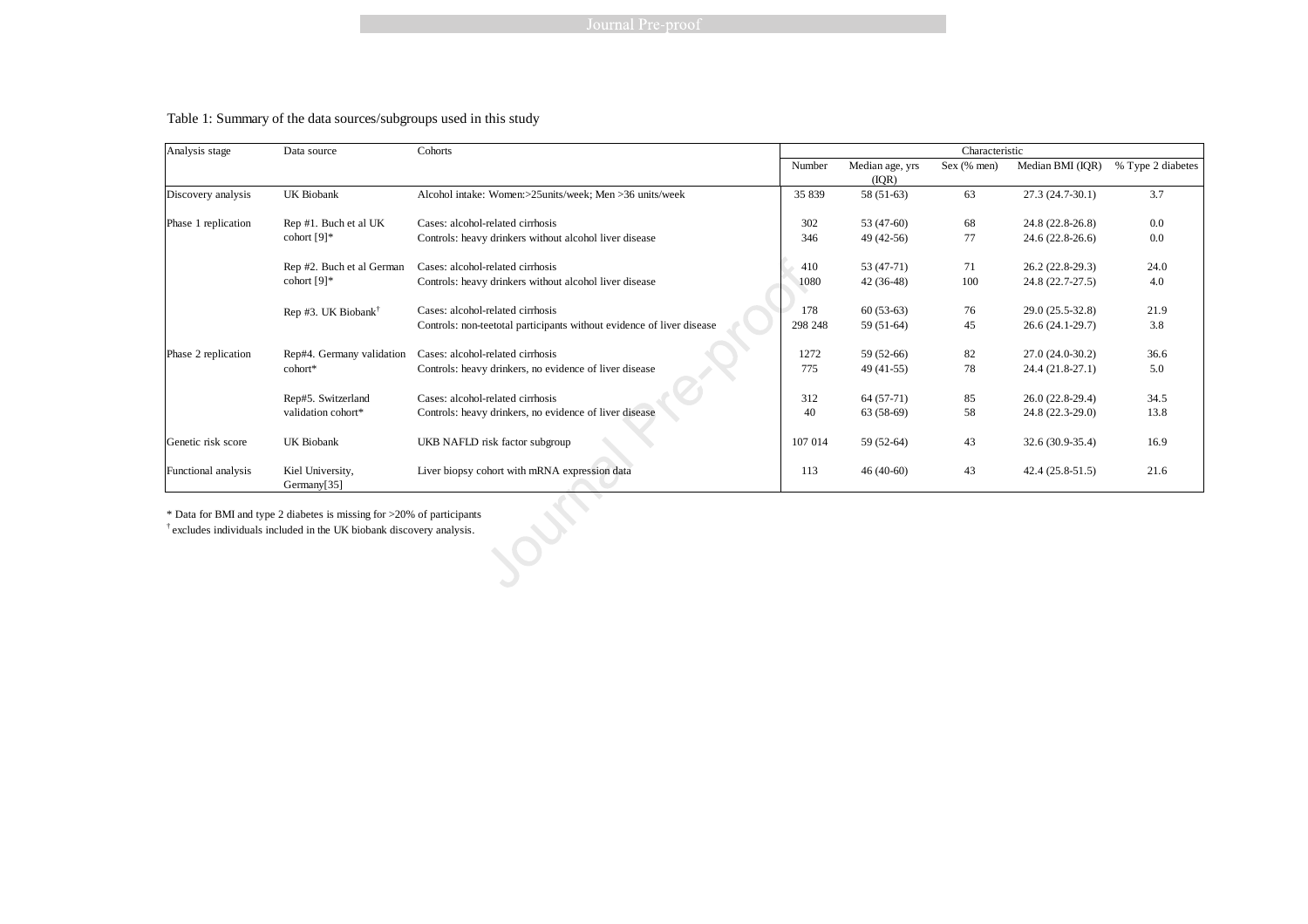|  | Table 2: Summary of discovery analysis and phase 1 -2 replication results |  |  |  |  |
|--|---------------------------------------------------------------------------|--|--|--|--|
|--|---------------------------------------------------------------------------|--|--|--|--|

|                            |                   |     |                                      |                         | Discovery analysis    |                                                                        |                        |                           |                        | Phase 1 replication<br>Phase 2 replication analysis**<br>analysis** |                                                       |                      | Replication analysis Phase $1 + 2$ **                |                |          |                        |                                                                                                                                      |
|----------------------------|-------------------|-----|--------------------------------------|-------------------------|-----------------------|------------------------------------------------------------------------|------------------------|---------------------------|------------------------|---------------------------------------------------------------------|-------------------------------------------------------|----------------------|------------------------------------------------------|----------------|----------|------------------------|--------------------------------------------------------------------------------------------------------------------------------------|
| <b>VARIANT INFORMATION</b> |                   |     | P value for association $(N=35 839)$ |                         |                       | Pooled $rep#1+#2+#3$<br>(N eff <sup><math>\dagger</math></sup> =2 545) |                        | $Rep#4 + #5$ : N eff=2068 |                        |                                                                     | Pooled rep#1-#5<br>(N $\text{eff}^{\dagger} = 4613$ ) |                      | Direction <sup>s</sup><br>(rep#1; #2; #3;<br>#4; #5) |                |          |                        |                                                                                                                                      |
| <b>SNP</b>                 | Ref:Alt<br>allele | Chr | $freq*$                              | Alt allele Nearest Gene | <b>FORNS</b>          | <b>APRI</b>                                                            | FIB4                   | AST                       | <b>ALT</b>             | Beta                                                                | P-value                                               | Beta                 | P-value                                              | <b>FDR 5%</b>  | Beta     | P-value                |                                                                                                                                      |
| rs738408                   | C: T              | 22  | 0.216                                | PNPLA3                  | $2.21 \times 10^{-8}$ | $6.77 \times 10^{-63}$                                                 | $8.94 \times 10^{-17}$ | $1.74 \times 10^{-78}$    | $7.51 \times 10^{-82}$ | 0.734                                                               | 3.54 X $10^{-24}$                                     | $0.884$ <sup>t</sup> | $2.42 \times 10^{-29}$                               | <b>YES</b>     | 0.803    | $2.21 \times 10^{-51}$ | $+++++$                                                                                                                              |
| rs10401969                 | T:C               | 19  | 0.077                                | <b>SUGP1</b>            | $9.15 \times 10^{-6}$ | $3.67 \times 10^{-8}$                                                  | $2.62 \times 10^{-1}$  | $3.50 \times 10^{-16}$    | $1.13 \times 10^{-18}$ | 0.678                                                               | 5.74 X $10^{-10}$                                     | $0.636$ <sup>1</sup> | $3.95 \times 10^{-7}$                                | <b>YES</b>     | 0.660    | $1.21 \times 10^{-15}$ | $+++++$                                                                                                                              |
| rs11065384                 | C: T              | 12  | 0.307                                | <b>HNF1A</b>            | $1.86 \times 10^{-8}$ | $2.20 \times 10^{-4}$                                                  | $1.86 \times 10^{-3}$  | $4.12 \times 10^{-3}$     | 3.35 x $10^{-2}$       | 0.275                                                               | $7.10 \times 10^{-5}$                                 | 0.108                | $1.57 \times 10^{-1}$                                | N <sub>O</sub> | 0.199    | $1.01 \times 10^{-4}$  | $++++-$                                                                                                                              |
| rs11925835                 | C: T              | 3   | 0.424                                | ARHGEF3                 |                       | $5.88 \times 10^{-22}$ 1.31 x 10 <sup>-14</sup>                        | $4.40 \times 10^{-26}$ | $3.21 \times 10^{-1}$     | $1.36 \times 10^{-1}$  | $-0.235$                                                            | $7.32 \times 10^{-4}$                                 | $-0.031$             | $6.62 \times 10^{-1}$                                | N <sub>O</sub> | $-0.134$ | 6.64 x $10^{-3}$       | $- - - - +$                                                                                                                          |
| rs28929474                 | C: T              | 14  | 0.020                                | <b>SERPINA1</b>         | $3.20 \times 10^{-1}$ | $6.96 \times 10^{-5}$                                                  | $1.11 \times 10^{-1}$  | $1.12 \times 10^{-6}$     | $3.67 \times 10^{-8}$  | 0.561                                                               | $7.47 \times 10^{-3}$                                 | 1.029                | $5.08 \times 10^{-4}$                                | <b>YES</b>     | 0.717    | $2.77 \times 10^{-5}$  | $+++++$                                                                                                                              |
| rs2954038                  | A:C               | 8   | 0.300                                | <b>TRIB1</b>            | $1.66 \times 10^{-1}$ | $3.52 \times 10^{-3}$                                                  | $2.08 \times 10^{-2}$  | $2.09 \times 10^{-5}$     | $3.77 \times 10^{-20}$ | 0.160                                                               | $1.29 \times 10^{-2}$                                 | $0.093*$             | $2.44 \times 10^{-1}$                                | N <sub>O</sub> | 0.140    | $8.75 \times 10^{-3}$  | $+++++$                                                                                                                              |
| rs15052                    | T:C               | 19  | 0.178                                | <b>HNRNPUL1</b>         | $1.14 \times 10^{-7}$ | 6.87 x $10^{-10}$                                                      | 6.65 x $10^{-12}$      | $5.45 \times 10^{-5}$     | $2.25 \times 10^{-1}$  | 0.222                                                               | $1.34 \times 10^{-2}$                                 | 0.218                | $3.20 \times 10^{-2}$                                | <b>YES</b>     | 0.220    | $1.06 \times 10^{-3}$  | $-++++$                                                                                                                              |
| rs2642438                  | G:A               |     | 0.297                                | <b>MARC1</b>            | $7.28 \times 10^{-4}$ | $6.25 \times 10^{-2}$                                                  | 2.13 x $10^{-2}$       | $2.11 \times 10^{-4}$     | $8.87 \times 10^{-13}$ | $-0.177$                                                            | $1.97 \times 10^{-2}$                                 | $-0.273$             | 5.38 x $10^{-4}$                                     | <b>YES</b>     | $-0.223$ | $4.51 \times 10^{-5}$  | $\mathcal{L}^{\mathcal{A}}\left( \mathcal{A}^{\mathcal{A}}\right) =\mathcal{L}^{\mathcal{A}}\left( \mathcal{A}^{\mathcal{A}}\right)$ |
| rs72613567                 | T:TA              |     | 0.279                                | <b>HSD17B13</b>         | $1.23 \times 10^{-5}$ | $6.33 \times 10^{-15}$                                                 | $3.00 \times 10^{-5}$  | $1.44 \times 10^{-14}$    | $1.38 \times 10^{-17}$ | $-0.166$                                                            | $2.76 \times 10^{-2}$                                 | $-0.316$             | $6.61 \times 10^{-5}$                                | <b>YES</b>     | $-0.237$ | $1.38 \times 10^{-5}$  | $- - - - - -$                                                                                                                        |

\* refers to the allele frequency observed in the UKBiobank Caucasian British subset, excluding related participants.

† effective sample size varies marginally for each SNP

\*\* Data adjusted for age and sex.

§ "+" direction indicates that Alt allele is associated with increased risk of cirrhosis relative to the Ref allele; Vice versa, "-" direction indicates that Alt allele is associated with a reduced risk of cirrhosis relati

 $\mu$  association is based on rs738409 (r2=1.0) in replication cohort #4; ¶ association is based on rs58542926 (r2=0.91) in replication cohort #4; ; ¥ association is based on rs2980888(r2=1.0) in replication cohort #4.

Grey shaded cells denote statistical significance in discovery analysis at the standard genome-wide significance level ( $P < 5.0 \times 10^{-8}$ )

Abbreviations: SNP – single nucleotide polymorphism; APRI- serum aspartate transaminase /platelet ratio; FIB4 – Fibrosis-4 Index; AST – serum aspartate transaminase; ALT – serum alanine transaminase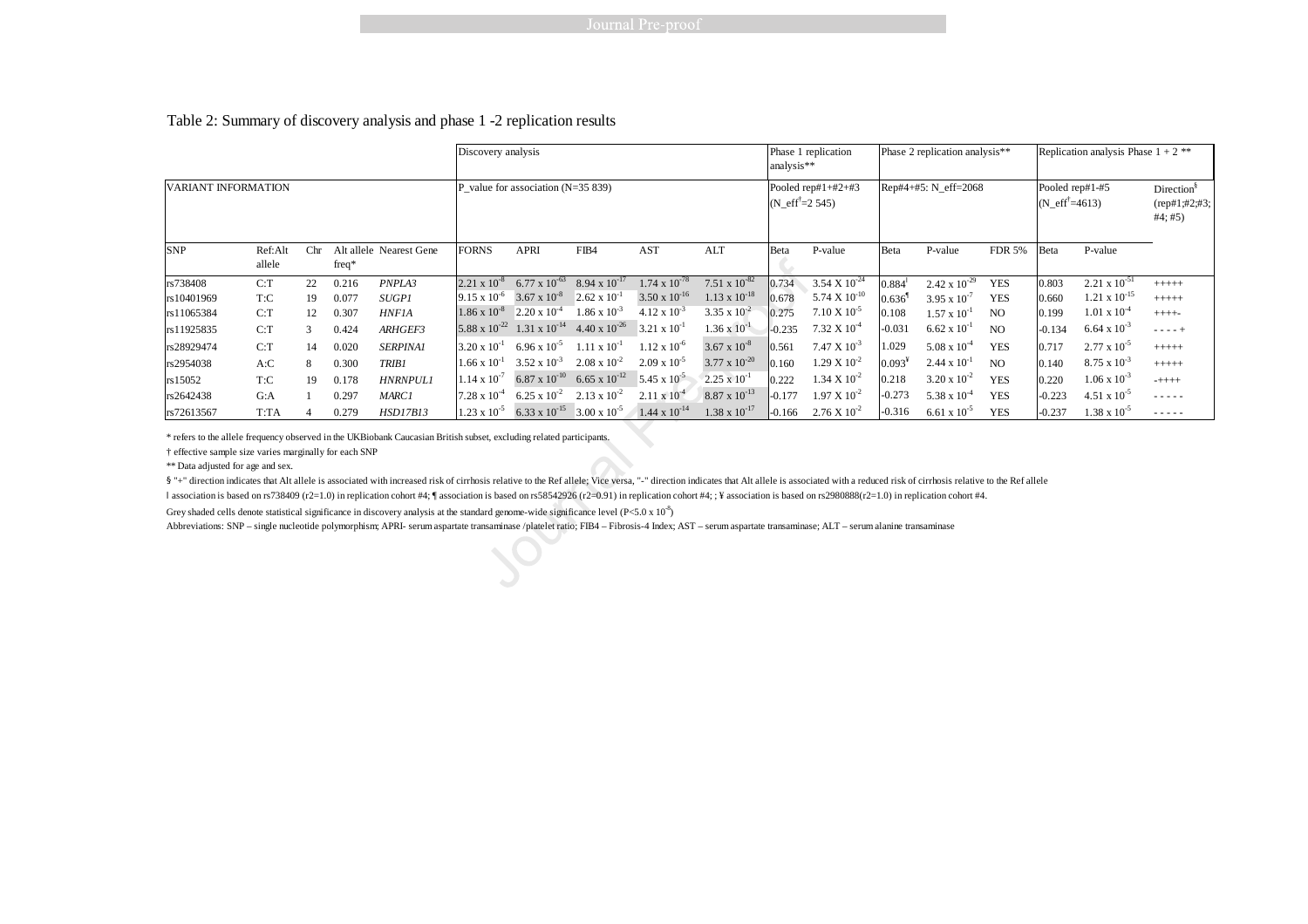|  |  | Journal P <del>re-proot</del> |  |  |  |  |
|--|--|-------------------------------|--|--|--|--|
|  |  |                               |  |  |  |  |

Table 3. Association between quintiles of genetic risk score and incident cirrhosis hospitalisation in participants with risk factors for Non-Alcoholic Fatty Liver Disease

| Genetic risk score Person years of |           | Events | Incident rate | <b>UNADJUSTED</b> |         | ADJUSTED*         |         |  |
|------------------------------------|-----------|--------|---------------|-------------------|---------|-------------------|---------|--|
| (quintiles)                        | follow-up |        | per 10,000    | HR (95% CI)       | P-value | HR (95% CI)       | P-value |  |
|                                    |           |        | PYS           |                   |         |                   |         |  |
| 1 (lowest risk)                    | 171896    | 72     | 4.19          | REF(1.00)         |         | REF(1.00)         |         |  |
| 2                                  | 174261    | 85     | 4.88          | $1.25(0.90-1.73)$ | 0.180   | $1.30(0.93-1.81)$ | 0.169   |  |
| $\overline{3}$                     | 179536    | 107    | 5.96          | $1.44(1.06-1.98)$ | 0.022   | $1.44(1.04-2.00)$ | 0.026   |  |
| $\overline{4}$                     | 155611    | 103    | 6.62          | $1.75(1.29-2.37)$ | < 0.001 | $1.77(1.30-2.42)$ | < 0.001 |  |
| $5$ (highest risk)                 | 166357    | 195    | 11.72         | $3.12(2.37-4.12)$ | < 0.001 | $3.16(2.38-4.21)$ | < 0.001 |  |

\*adjusted for age; gender; BMI; diabetes and units/alcohol consumed per week

Abbreviations: HR- hazards ratio; CI- confidence intervals

**Purited**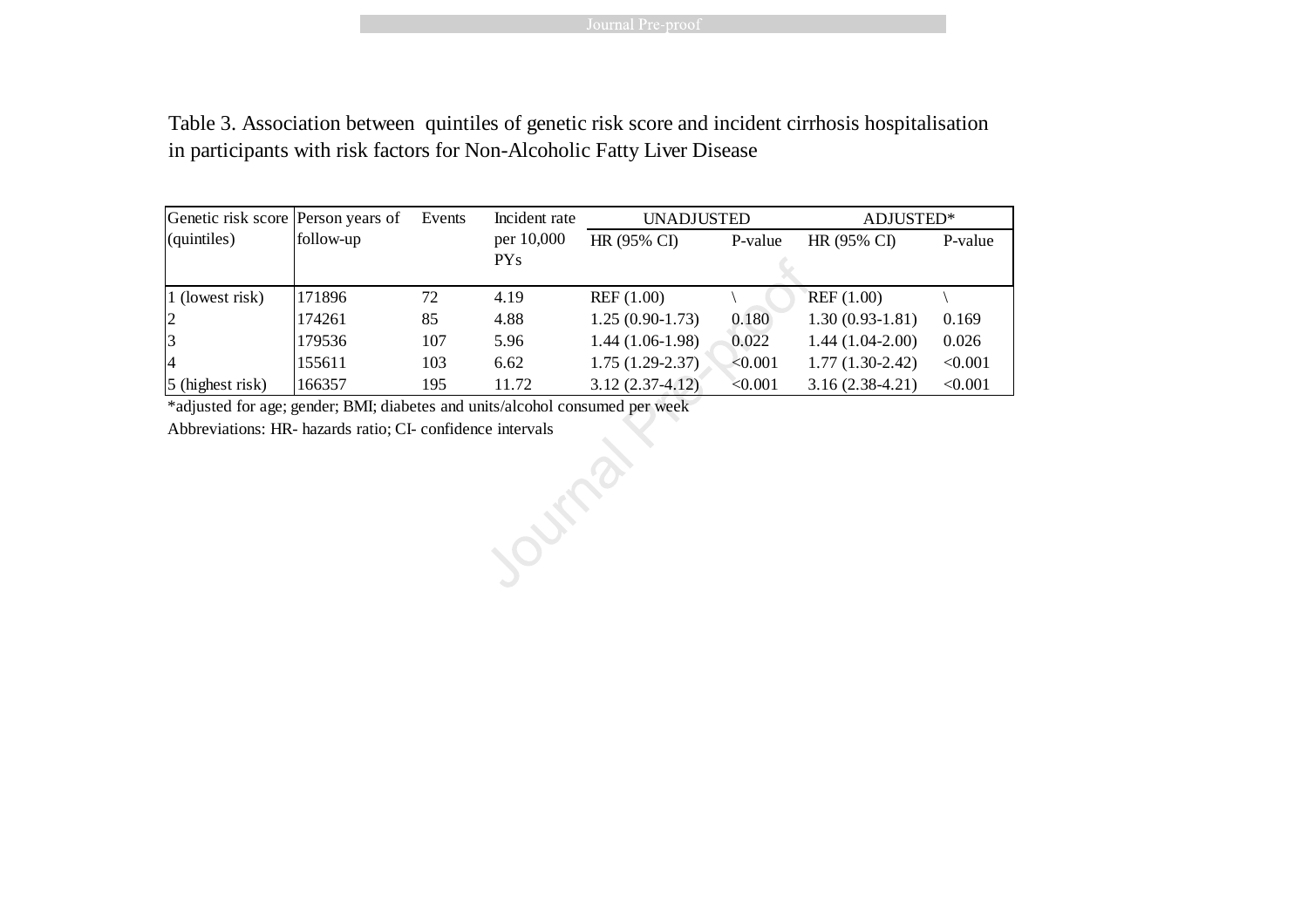## Figure 1. Derivation of discovery GWAS cohort

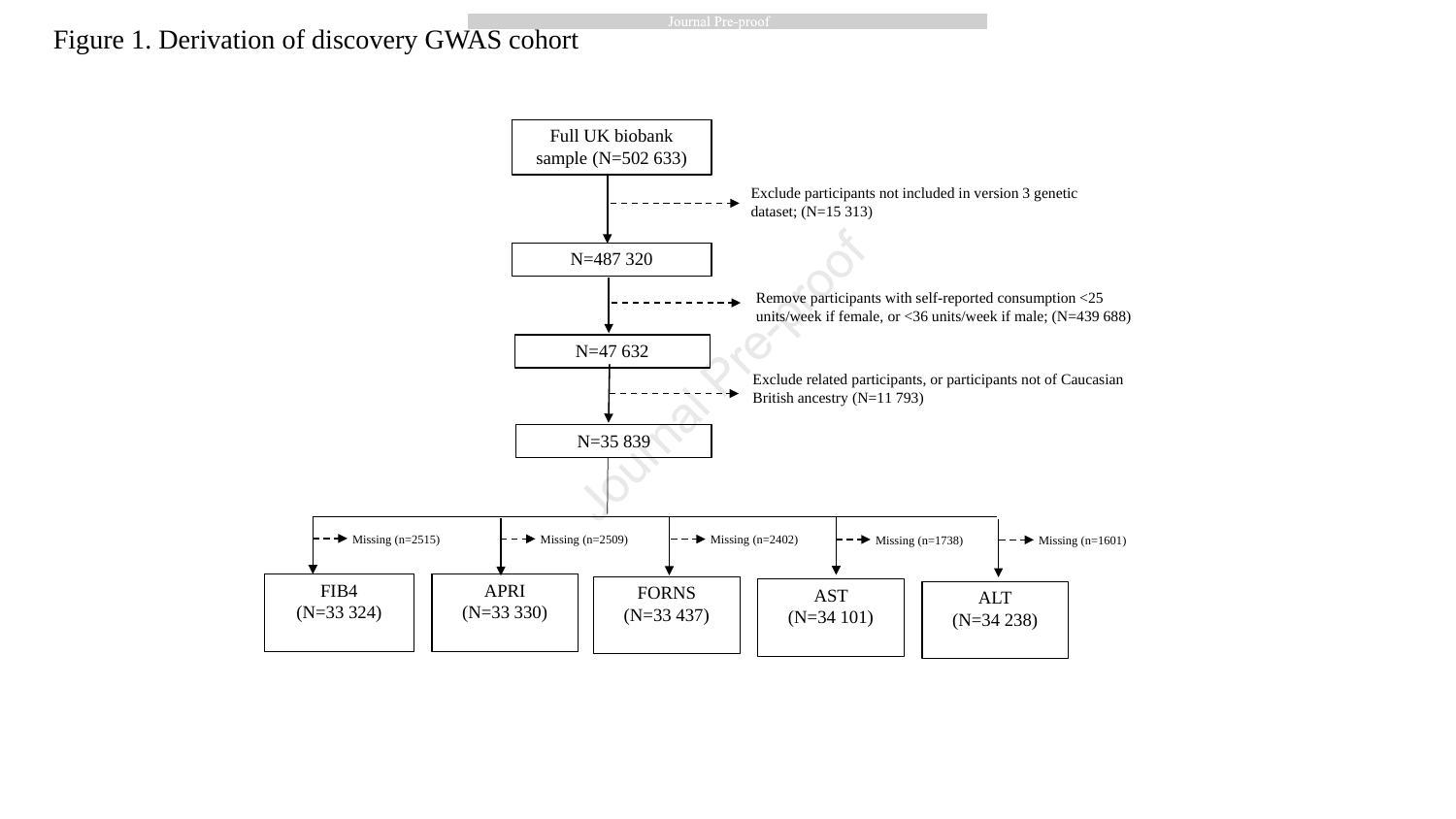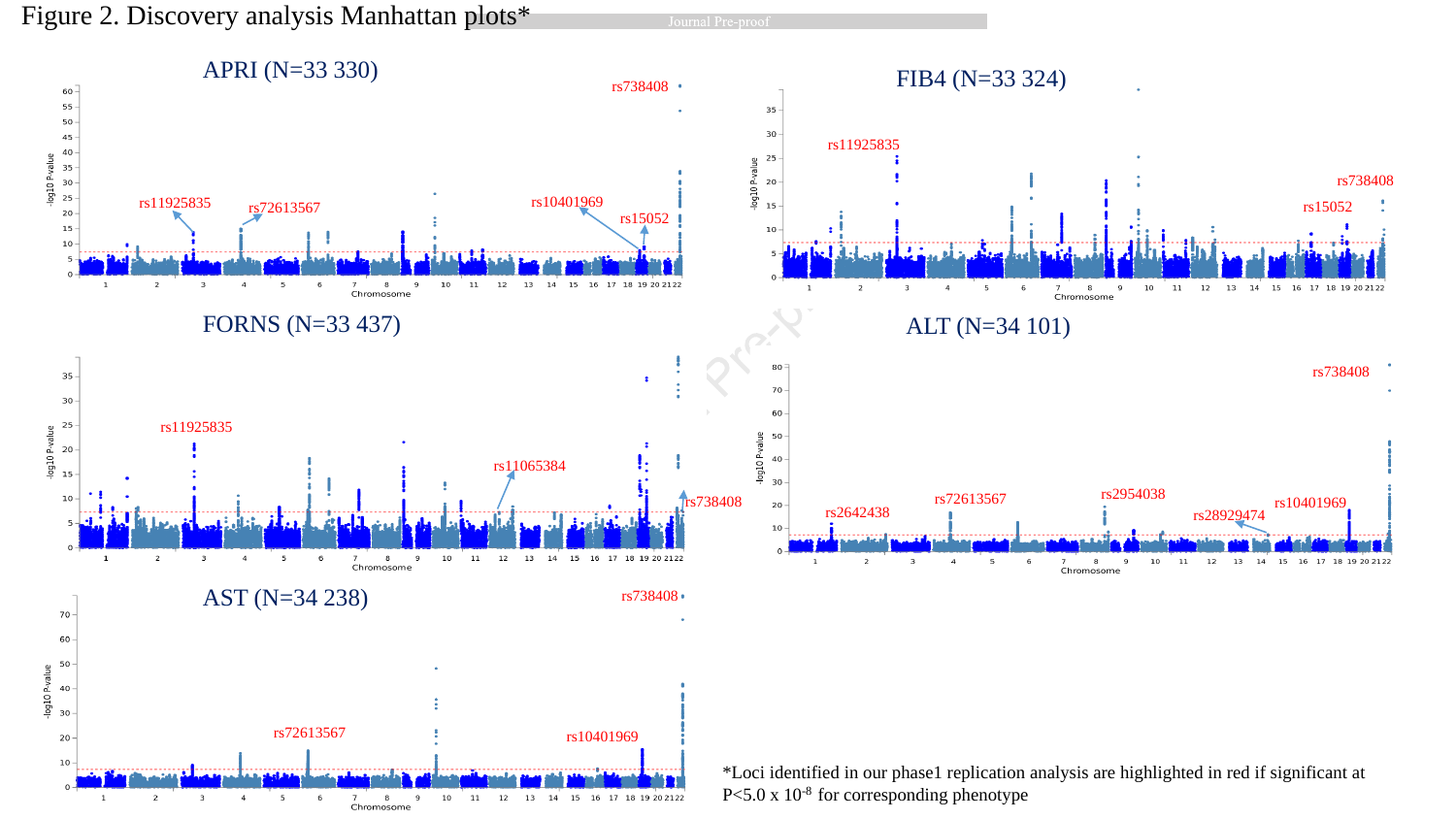Figure 3. Association of *MARC1*:rs2642438 and *HNRNPUL1*:rs15052 with alcohol-related cirrhosis in phase 2 replication



Associations are adjusted for a minimum of age and sex. "Full adjustment" refers to adjustment for Type 2 diabetes and BMI, as well as age and sex. Phase 1 analysis also includes adjustment for the first five principal components of genetic ancestry. Phase 1 replication analysis is based on data from a previous European GWAS of alcohol-related cirrhosis[9], plus data from a nested alcohol-related case-control study derived from the UK biobank (total effective sample size:2 546). Phase 2 replication analysis is based on two validation datasets from Germany (effective sample size:1926) and Switzerland (Effective sample size: 142). See main text for full d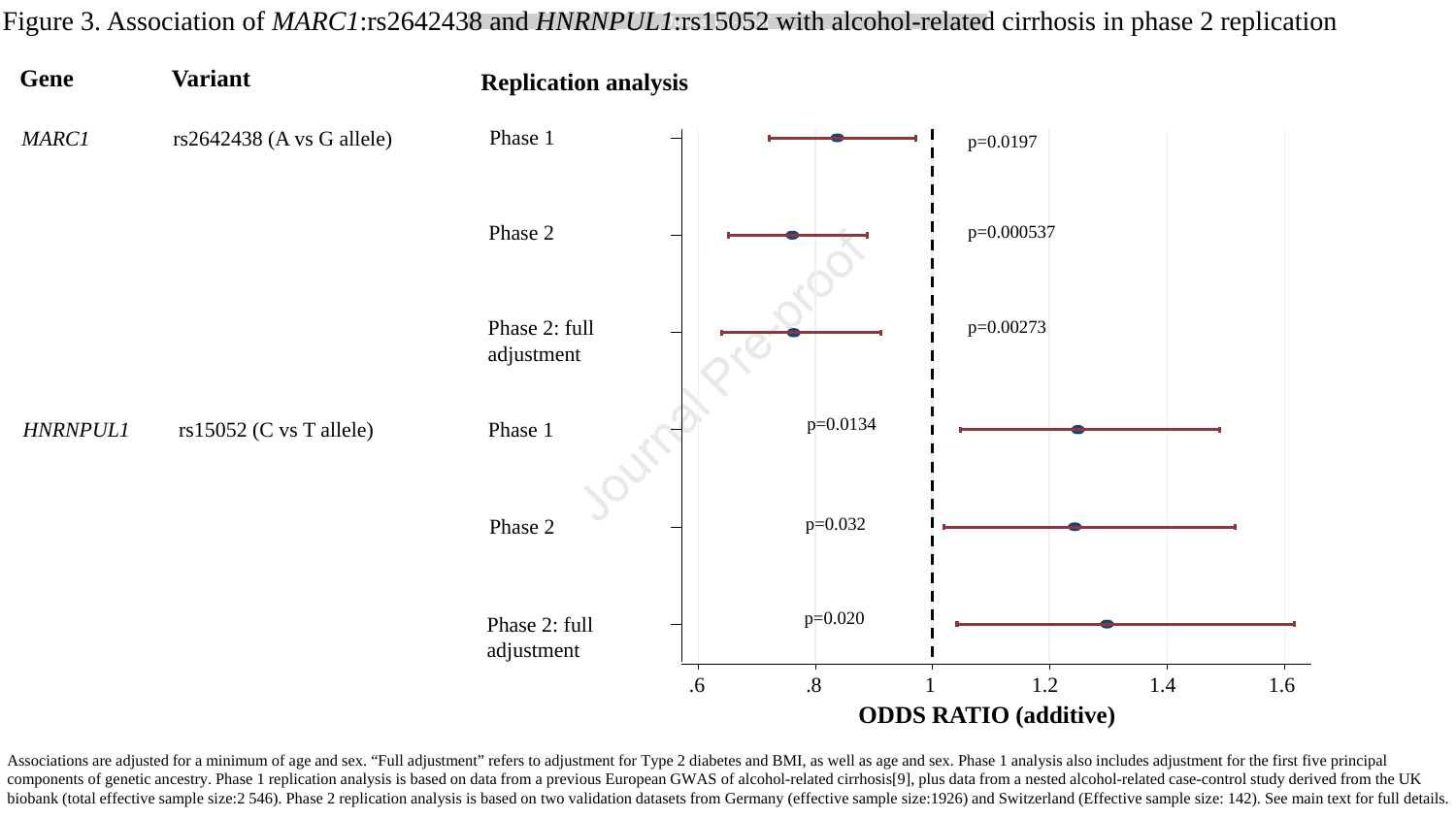Figure 4. Association between genetic risk score and risk of cirrhosis hospitalisation, among UK biobank participants at risk of non-alcoholic fatty liver disease.